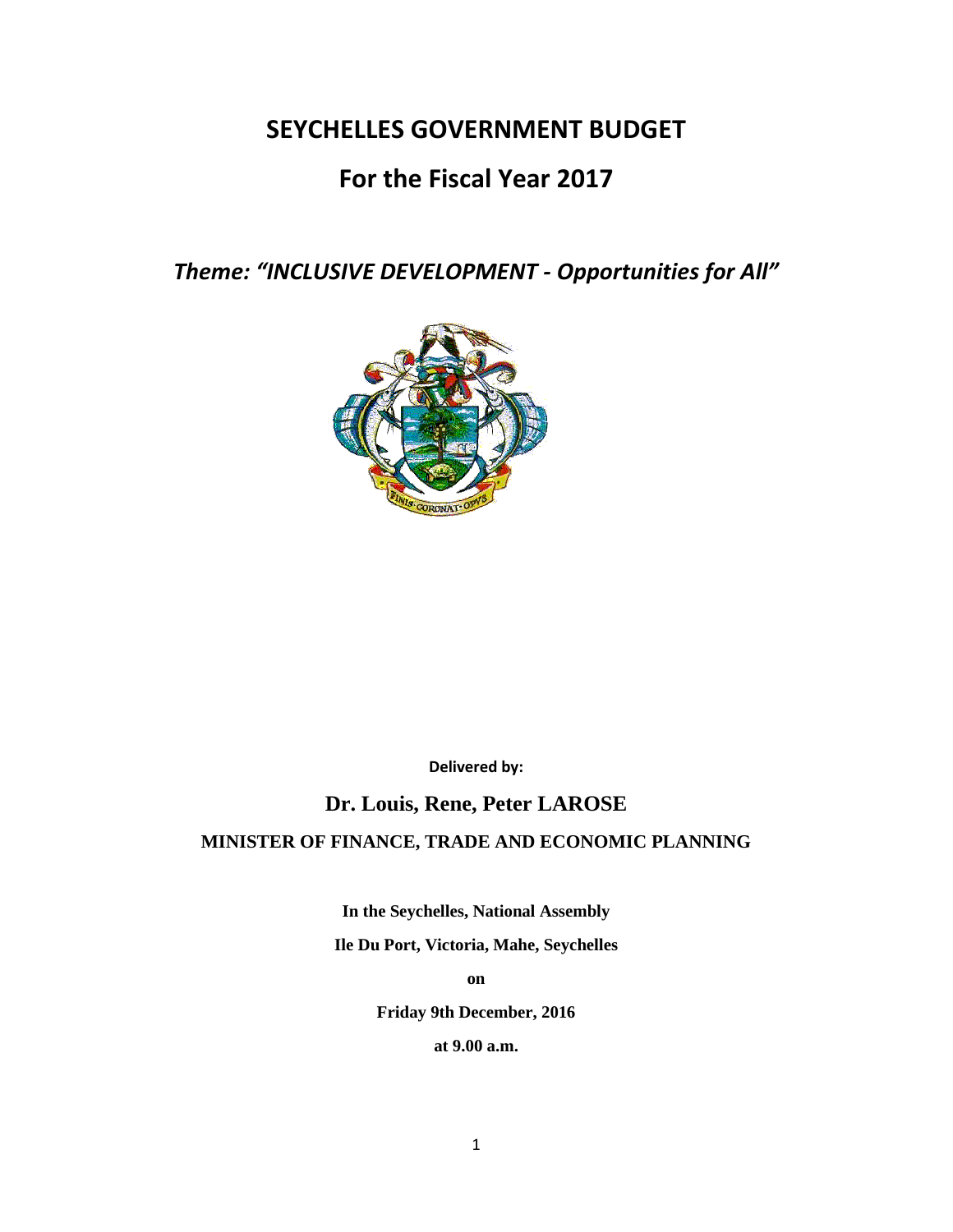# **TABLE OF CONTENT**

|                                                                                   | Page     |  |
|-----------------------------------------------------------------------------------|----------|--|
| <b>INTRODUCTION</b><br>1.                                                         | 4        |  |
| <b>GLOBAL ECONOMIC ENVIRONMENT AND OUTLOOK</b><br>2.                              | 5        |  |
| 3. SNAPSHOT OF THE ECONOMIC PERFORMANCE OF                                        |          |  |
| <b>SEYCHELLES IN 2016</b>                                                         | 5        |  |
| <b>4. STRATEGIC FOCUS FOR THE FISCAL YEAR 2017</b>                                | 6        |  |
| 4.1 Reduction in the Cost of Living and Poverty                                   | 6        |  |
| 4.2 Employment Incentive $-13th$ Month Pay to all Seychellois Employees           | 7        |  |
| 4.3 Other Employment Benefits                                                     | 8        |  |
| 4.4 Reduction in Telecommunication and Utilities Costs                            | 8        |  |
| 4.5 Reduction in Insurance Premiums                                               |          |  |
| 4.6 Reduction in Costs of Financial Services                                      | 9        |  |
| 4.7 New Investment Opportunities                                                  | 9        |  |
| 4.8 Scale Down of Investment in Pension Fund Project                              | 10       |  |
| 4.9 Support to the Small and Medium-Size Enterprises (SMEs)                       | 10       |  |
| 4.10 Strengthen the Role of the Fair-Trading Commission                           | 11       |  |
| 4.11 Re-organization of the Development Bank of Seychelles and                    |          |  |
| <b>Small Business Finance Agency</b>                                              | 12       |  |
| 4.12 Re-organization of the Seychelles Revenue Commission                         | 12       |  |
| 4.13 New Public and Private Sector Partnership Agenda                             | 13<br>13 |  |
| 4.14 Attracting Foreign Direct Investments                                        |          |  |
| 4.15 Banks and Other Financial Institutions                                       | 13       |  |
| 5. NEW DEVELOPMENT POLICIES AND REVENUE SOURCES                                   | 14       |  |
| 5.1 Seychelles Maritime Safety Administration Fees                                | 14       |  |
| 5.2 Increase in Passenger Service Fees for Arrival of Non-Residents at Seychelles |          |  |
| <b>International Airport</b>                                                      | 14       |  |
| 5.3 Imposition of Sugar Tax                                                       | 14       |  |
| 5.4 Property Tax                                                                  | 14       |  |
| 5.5 Review of Licenses by the Seychelles Licenses Authority                       | 14       |  |
| 5.6 Increase in Excise Tax on Fuel                                                | 15       |  |
| 5.7 Increase in Excise Tax on Alcohol and Tobacco                                 | 15       |  |
| 5.8 Increase in Excise Tax on Hybrid Vehicles                                     | 15       |  |
| 5.9 Review of Current Levy on PET Bottles                                         | 15       |  |
| 5.10 Review of Corporate Social Responsibility Guidelines                         | 15       |  |
| 5.11 Review of Registration Division Fees                                         | 16       |  |
| 5.12 Review of Current Tax Incentives Agreements                                  | 16       |  |
| 5.13 Progressive Income Tax                                                       | 16       |  |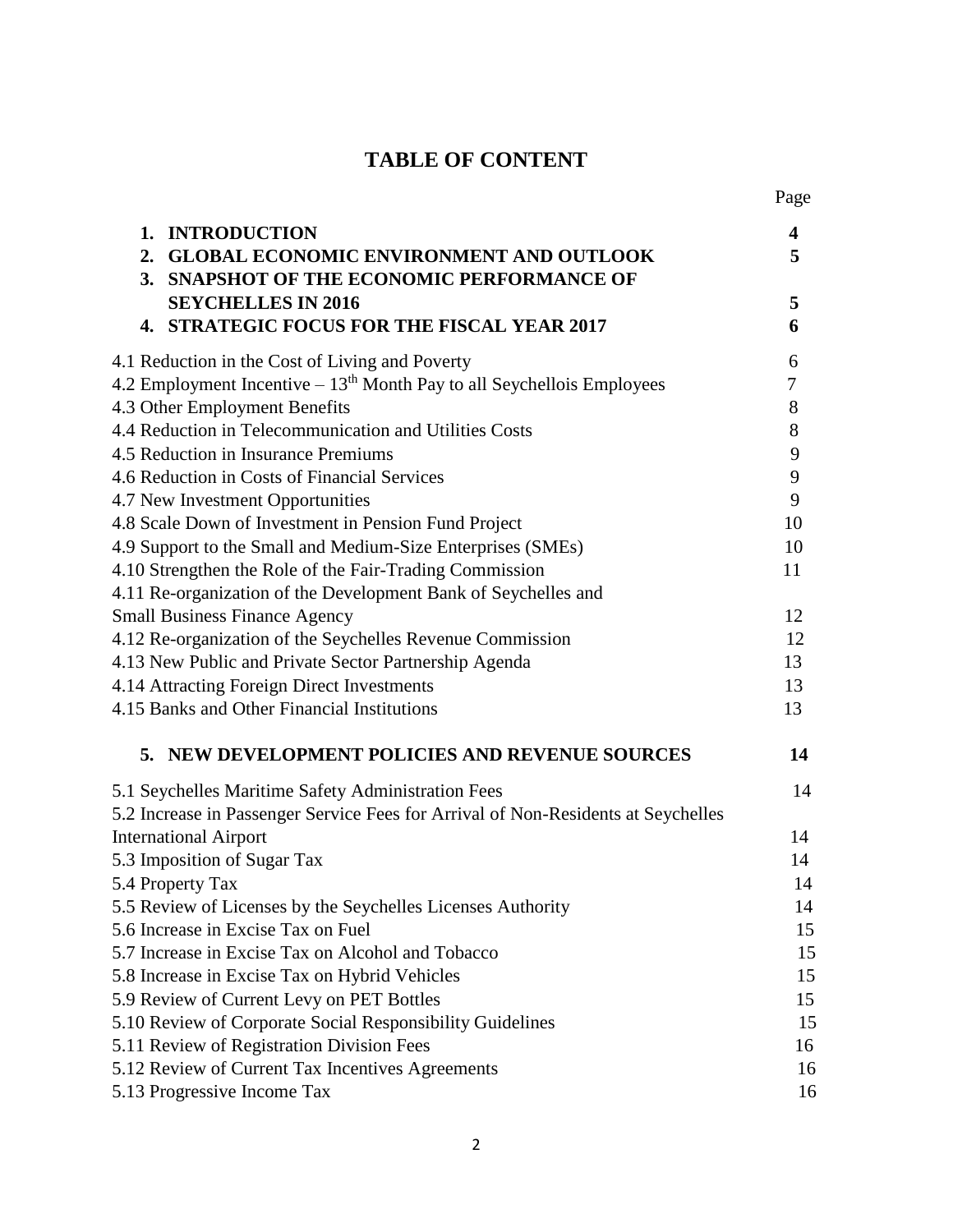|    | 5.14 Business Tax Amendments                                                                                                     | 16       |
|----|----------------------------------------------------------------------------------------------------------------------------------|----------|
|    | 5.15 Increase In Pension Fund Contribution                                                                                       | 17       |
|    |                                                                                                                                  |          |
|    | 6. EXPENDITURE REDUCING MEASURES AND ALLOCATIONS                                                                                 |          |
|    | <b>FOR 2017 BUDGET</b>                                                                                                           | 17       |
|    | <b>6.1 Expenditure Reducing Measures</b>                                                                                         | 17       |
|    | 6.1.1 Review of Outsourcing Contracts and Entities Receiving Government Funding<br>6.1.2 Review of Government Goods and Services | 17<br>17 |
|    | 6.2 Allocations to Ministries, Departments and Government Agencies                                                               | 17       |
|    | 6.2.1 Ministry of Finance, Trade and Economic Planning                                                                           | 18       |
|    | 6.2.2 Ministry of Fisheries, and Agriculture                                                                                     | 18       |
|    | 6.2.3 Ministry of Education and Human Resources Development                                                                      | 19       |
|    | 6.2.4 Ministry of Local Government                                                                                               | 20       |
|    | 6.2.5 Offices for National Assembly Members                                                                                      | 21       |
|    | 6.2.6 Ministry of Health and Social Affairs                                                                                      | 21       |
|    | 6.2.7 Ministry of Tourism, Civil Aviation, Ports and Marine                                                                      | 22       |
|    | 6.2.8 Ministry of Employment, Entrepreneurship Development and Business Innovation                                               | 23       |
|    | 6.2.9 Ministry of Environment, Energy and Climate Change                                                                         | 23       |
|    | 6.2.10 Seychelles Revenue Commission                                                                                             | 24       |
|    | 6.2.11 National Drugs Enforcement Agency                                                                                         | 24       |
|    | 6.2.12 Seychelles Fishing Authority                                                                                              | 25       |
|    | 6.2.13 Seychelles Energy Commission                                                                                              | 25       |
|    | 6.2.14 Anti-Corruption Commission                                                                                                | 25       |
|    | 6.2.15 Seychelles Tourist Board                                                                                                  | 25       |
|    | 6.2.16 Seychelles Fire and rescue Agency                                                                                         | 26       |
|    | 6.2.17 Seychelles Land Transport Authority                                                                                       | 26       |
|    | 6.2.18 Landscape and Waste Management Agency                                                                                     | 26       |
|    | 6.2.19 National Sports Council                                                                                                   | 27       |
|    | 6.2.20 Seychelles Bureau of Standards                                                                                            | 27       |
|    | 6.2.21 Allocations to Social Programs                                                                                            | 27       |
| 7. | <b>INTRODUCTION OF A SPECIAL PENSION SCHEME FOR A GROUP OF</b>                                                                   |          |
|    | PUBLIC SERVANTS UPON RETIREMENT                                                                                                  | 27       |
|    | 8. MANAGEMENT OF NATIONAL DEBT                                                                                                   | 28       |
|    | 9. CONCLUSION                                                                                                                    | 28       |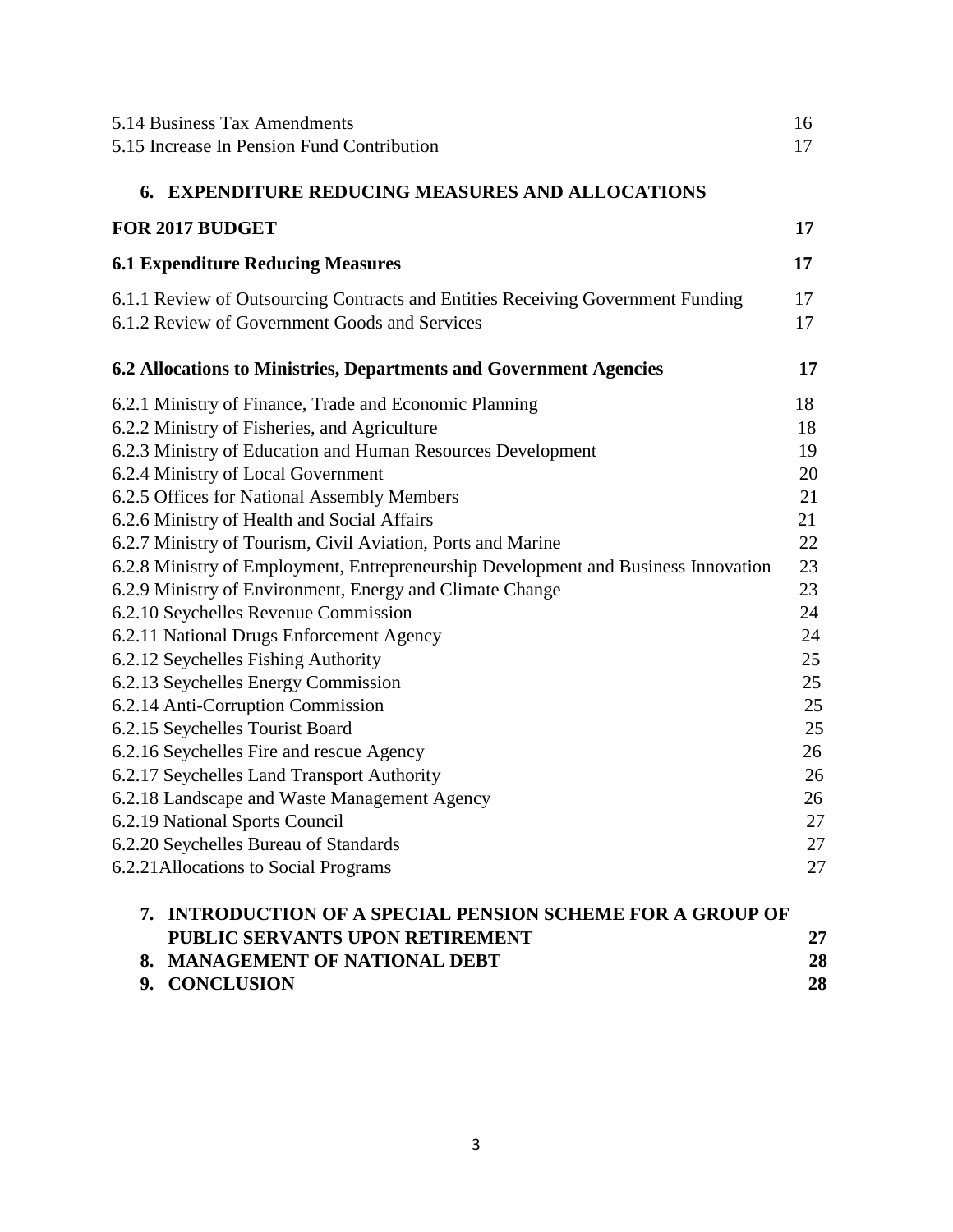# **Seychelles Fiscal Year 2017 Budget Address**

# **1. INTRODUCTION**

Mr. Speaker,

Honorable Leader of the Opposition in the National Assembly,

Honorable Leader of Government Business in the National Assembly,

Honorable Members of the National Assembly,

The People of Seychelles.

With the advancement in information technology, we are all connected. I would like to say good morning to you all in our National Assembly and to all listeners in every corner of our sovereign land.

Mr. Speaker, I feel deeply honored and privileged to be entrusted by His Excellency, President Danny Faure to present this first Budget Address since he became the Head of State of the Republic of Seychelles less than 2 months ago. The Budget Appropriation of SR7,796,480,879/- for Fiscal Year 2017 is a record so far.

Mr. Speaker, it is quite normal that during this time of the year, there is an element of suspense, excitement and expectation from our people. The most burning question on the mind of every citizen- What does this new administration, new budget brings for next year, which will transform our lives? I would like to confirm that through our budget, we bring good news and hope to every Seychellois. Hope for a better tomorrow and hope to build a great nation together.

Mr. Speaker, it is in this context, that I am pleased to announce the theme for the budget address 2017 - "**Inclusive Development with opportunities for all**". This theme reflects our people's expectations. What do we mean by inclusive development in the context of Seychelles? It means that **no one will be left behind in our development**. The wealth we created will be distributed to all in a fair, equal and transparent manner.

Our mission as a Government is to build an inclusive nation, where every citizen can aspire and work harmoniously in creating a better life. To realize this dream, we must sustain our economic growth, create new jobs, and support the private sector to unleash their competitiveness. This will bring significant improvement in the quality of life. It can be done if we use our willpower to place our national interest first rather than self. The moment is here on our doorsteps. As a progressive nation, our minds must be focused on the opportunities and not rights alone.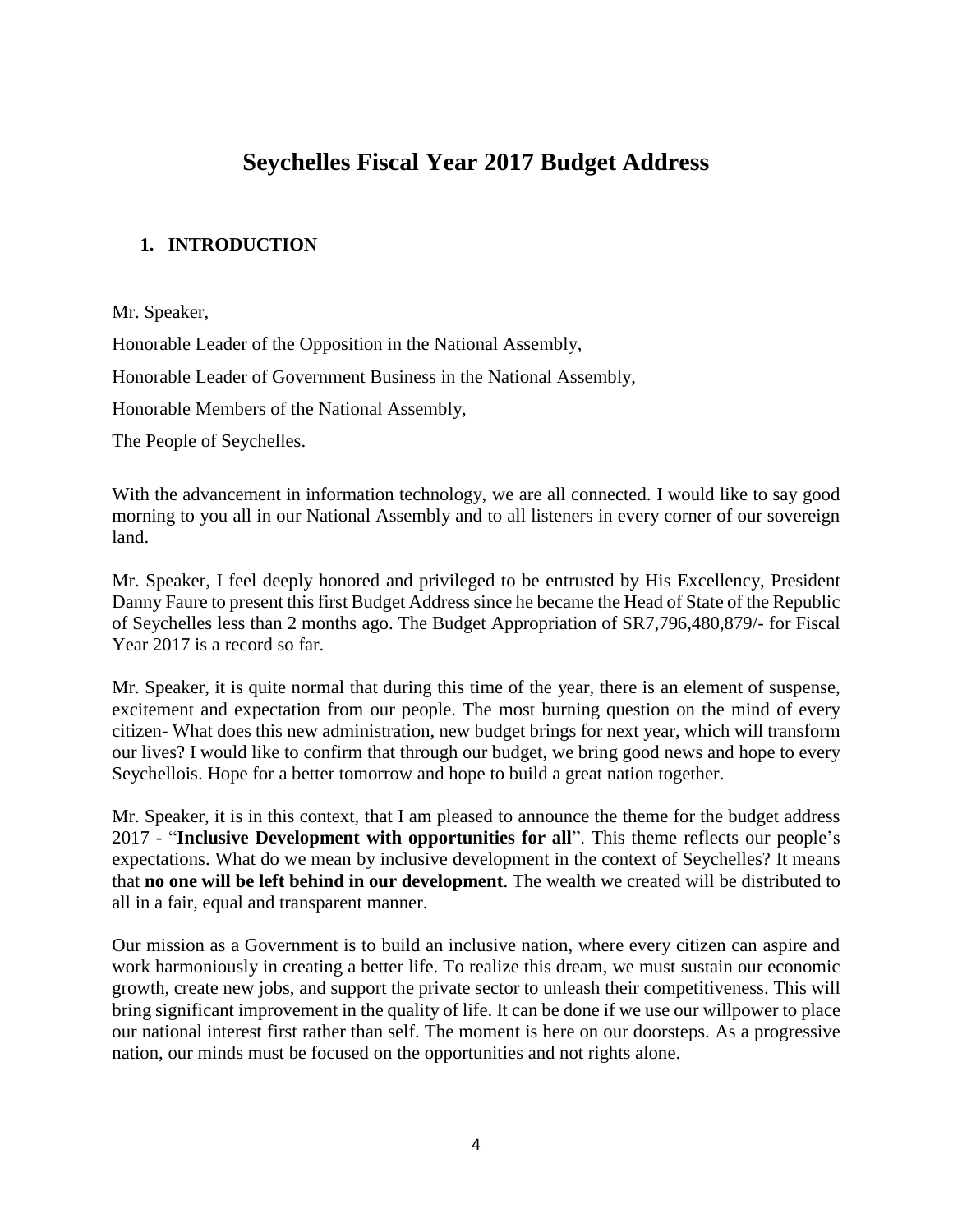This budget addresses 5 principal objectives:

- 1. To eliminate poverty in our country,
- 2. To distribute wealth more equitably to include those people in need,
- 3. Offer our people new opportunities to participate and invest in our economic development,
- 4. Transform our nation's assets in a sustainable manner to create greater prosperity for the people, we serve, and
- 5. Ensure that Seychelles remains an attractive, secure and safe investment destination.

Mr. Speaker, to achieve these objectives, we must grow our economy responsibly. We must ensure that our human capital is placed at the center of our development agenda. As we continue to register economic progress through our stable macroeconomic program, our people deserves to reap the benefits of their hard work. The world is watching. Our Government has no choice but to run a cost-effective and efficient administration. It is in this spirit that the principles of good governance, transparency and accountability should be in whatever plan we undertake. Our civil service must abide to the highest ethical, and professional standards, where accountability becomes the buzzword of the day.

Mr. Speaker, having set the budget into context, I will address; (i) the global economic environment and outlook, (ii) present a snapshot of the economic performance of Seychelles in Fiscal Year 2016, and (iii) present the strategic focus for the Fiscal Year 2017.

# **2. GLOBAL ECONOMIC ENVIRONMENT AND OUTLOOK**

The global economic environment remains fragile. Britain's exit (commonly known as Brexit) from the European Union (EU) bring its own uncertainties and economic costs to many countries. The uncertainties in the international capital markets continue to reduce investors' confidence. As such the global economy is most likely to experience low-growth. The International Monetary Fund (IMF) has revised downwards the global growth projections from 3.2% to 3.1 % for 2016 and from 3.5% to 3.4% for 2017. The latest set of data points that growth in Sub-Saharan Africa (SSA) is projected to drop from 3.4% in 2015 to 1.4% in 2016. Per the OECD, without a set of ambitious policies, the low-growth trap and high financial risks will persist in 2017. We must be ready as a nation to rise to the challenge in ensuring that we continue to safeguard a sound and stable macroeconomic framework.

# **3. SNAPSHOT OF THE ECONOMIC PERFORMANCE OF SEYCHELLES IN 2016**

Mr. Speaker, our economy continues to experience growth. For the year 2016, growth projection was revised upwards from 4.3% to 4.4%. For the Year 2017, the real Gross Domestic Product (GDP) is projected at 4.1%. Despite a marginal decrease, this trend is encouraging for Seychelles, when other countries are struggling to register growth. The rate of inflation is projected to reach 3.7% principally driven by an increase in fuel and electricity prices.

All these indicators are in line with our objective to achieve a primary budgetary surplus of 3% of our GDP as required by our economic reform program supported by the International Monetary Fund (IMF) under the Extended Fund Facility (EFF) commitment. According to our latest national statistic, our income per capita has reached US\$14,760.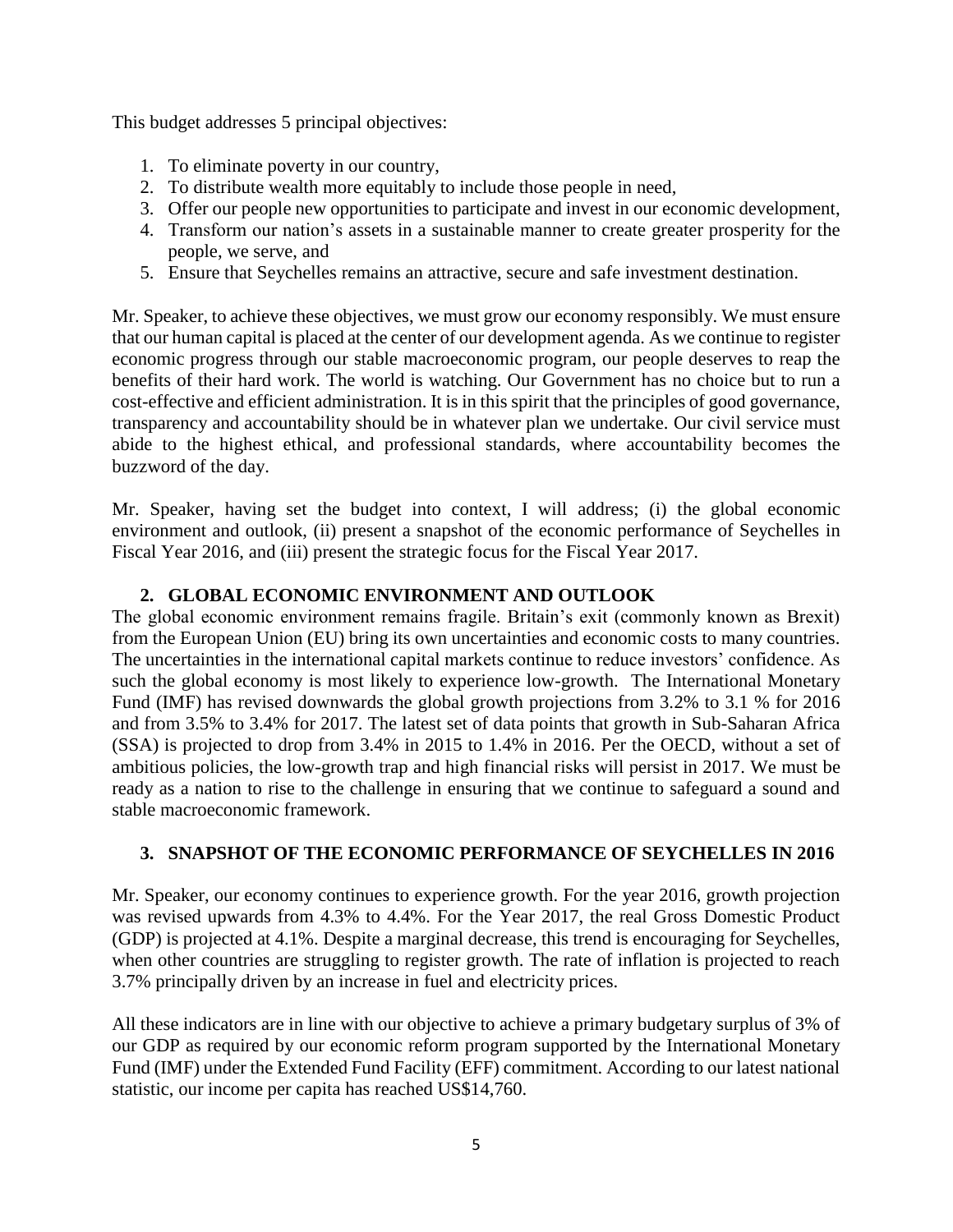Tourism activities continue to grow this year, though at a slightly slower pace compared to 2015. This year, up to the 27<sup>th</sup> November, a total of 272,143 visitors had disembarked in Seychelles.

Mr. Speaker, in the Manufacturing sector, the manufacturing of beverages has fallen remarkably during the first half of the year compared to the same period in 2015. Canned tuna production in turn recovered strongly in 2016 compared to last year. Production for the first three quarters of the year shows double digit growth of 14 per cent.

With all major projects completed, not much growth was anticipated in the Construction sector this year.

The Information and Communication sector remains strong in 2016 with the level of data usage continuously increasing. By the end of Q3 data usage was up by 37 per cent when compared to the same period last year.

Mr. Speaker, year-on-year total credit growth as at September 2016 was 12.8 per cent driven mainly by a 13 per cent growth in credit to the Private sector. Lending to the private sector and government each contributed around SR 500 million to SR 1.2 billion increase in credit. Despite these positive indicators, we are still faced with a sizeable element of poverty as a High Middle-Income Country. Our people demand that we enhance their welfare first before our own. We will use this budget and other structural reforms to chart a roadmap that will transform Seychelles towards greater prosperity.

# **4. STRATEGIC FOCUS FOR THE FISCAL YEAR 2017**

#### **4.1 Reduction in the Cost of Living and Poverty**

Mr. Speaker, our Government is determined to reduce the cost of living for every Seychellois, which in turn will lead to a reduction in poverty. While, Government will do its maximum effort, we need the support of the private sector as well. It requires a joint effort from all the stakeholders because it is every one's business.

A general set of policy measures alone at the macro level is not enough. Our action is to target people with deep-seated economic and social problems at every district level. Government with assistance from its development partners are ready to carry out a national household exercise to identify people trapped in poverty. Measures will be taken to ensure that Praslin and La Digue also benefit from the reduction in the cost of living.

Our strategy is to start with State Owned Enterprises (SOEs), so that they reduce the cost of their goods and services offered to consumers. SOEs should set the example, and we expect that the private sector will join forces. We will do it because we have made a commitment to put more money in the people's pockets. The Government will also revisit the existing social protection programs to better respond to the people's needs. We will update the current social programs, which will act as an insurance against external shocks.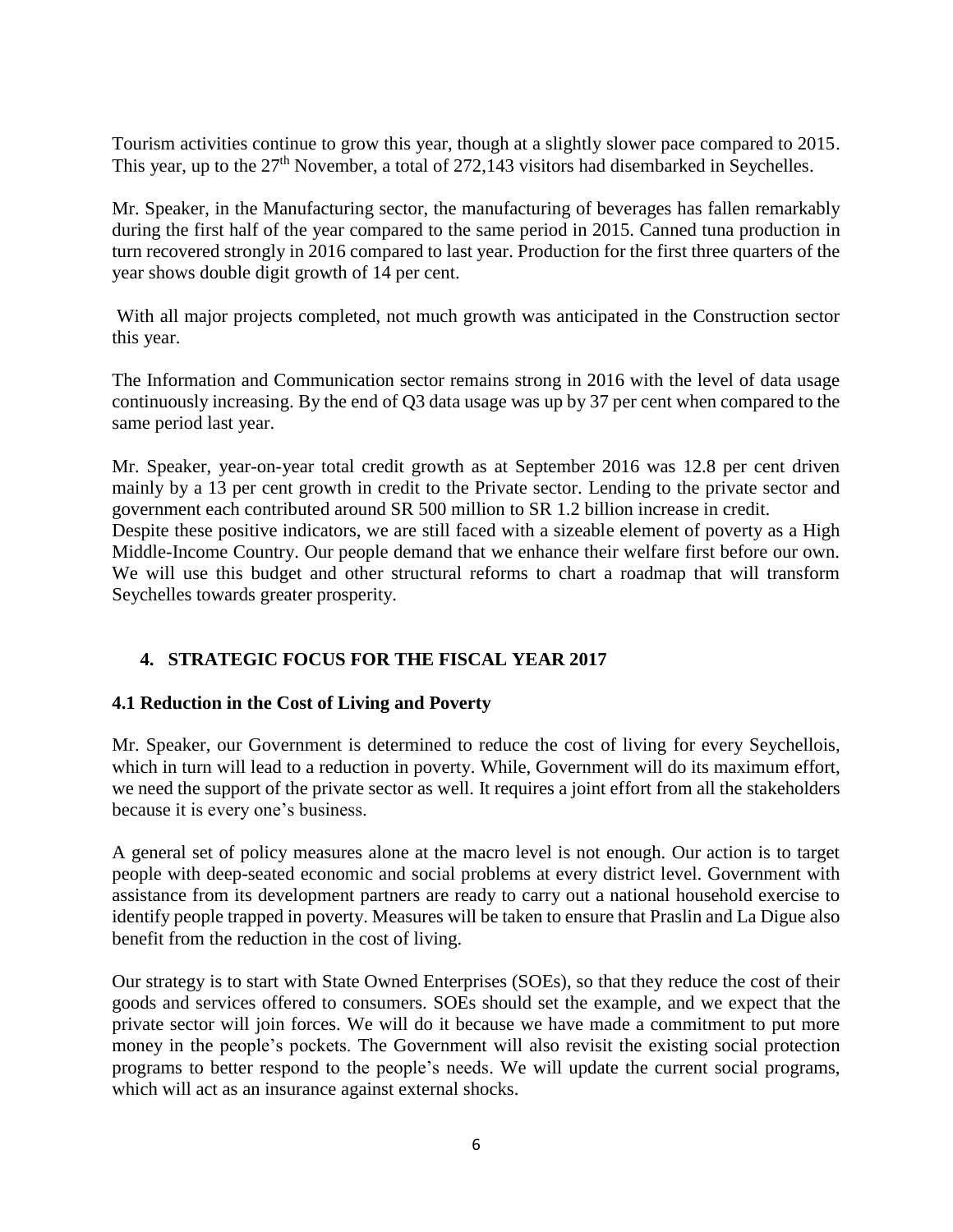Seychelles Trading Company (STC) was incorporated with the aim of being the consumers' best choice. It means value-for-money commodities, which consumers can trust. We have instructed STC to reduce their prices on the basic commodities together with a list of other consumable items used by families. Details of these commodities will be made available shortly.

Mr. Speaker, this is the first round in our endeavor to reduce cost of living. The idea is for the consumers to save from their shopping list – meaning more money in their pockets. The Ministry of Finance, Trade and Economic Planning and Seychelles Revenue Commission (SRC) under my leadership will immediately review VAT on the special category of items. In 2017 and beyond, STC will continue to play a pivotal role in ensuring stable price of all commodities they carry on their shelves. Consumers should feel the benefits immediately.

Mr. Speaker, a list of actions to reduce cost of living and poverty has been prepared and ready for implementation at the start of the Fiscal Year 2017. Our Government has made a commitment and we are ready to fulfil our promise.

# **4.2 Employment Incentive - 13th Month Pay to All Seychellois Employees**

It was Governments' proposal to exclude certain businesses or individuals in the implementation of the  $13<sup>th</sup>$  month pay. During the consultation process, which was done on the Employment Bill (2016), the public proposed that all workers without exception benefit from the  $13<sup>th</sup>$  month pay. As you will note, recommendation of the consultation meeting was included in the amended Employment Bill (2016), which was recently presented to the National Assembly. However, this was not approved by the National Assembly.

This year 2016, it will be the second consecutive year that all civil servants will be paid a  $13<sup>th</sup>$ month pay. This is in line with practices in a number of small states, which reward their workers with a  $13<sup>th</sup>$  month pay at the end of the year. Some countries even pay a  $14<sup>th</sup>$  or  $15<sup>th</sup>$  month's pay.

Government feels that benefiting from a 13<sup>th</sup> months' pay should not be for public servants only. We strongly believe that all Seychellois workers in the private sector also deserves a  $13<sup>th</sup>$  month pay.

The Ministry of Employment, Entrepreneurship Development and Business Innovation alongside the Ministry of Finance, Trade and Economic Planning will finalize the necessary amendments to ensure that the private sector also benefit from the 13<sup>th</sup> month pay as this was their aspiration and expectation of the public consultation.

The proposed amendment will consider the formula that some categories of micro, small and medium enterprises will not be able to apply the  $13<sup>th</sup>$  month pay. For example, an individual running a "Child Minding" business would be exempted from paying the  $13<sup>th</sup>$  pay. A small contractor employing 3 workers, which is categorized as an SME can pay 50% of the  $13<sup>th</sup>$  month.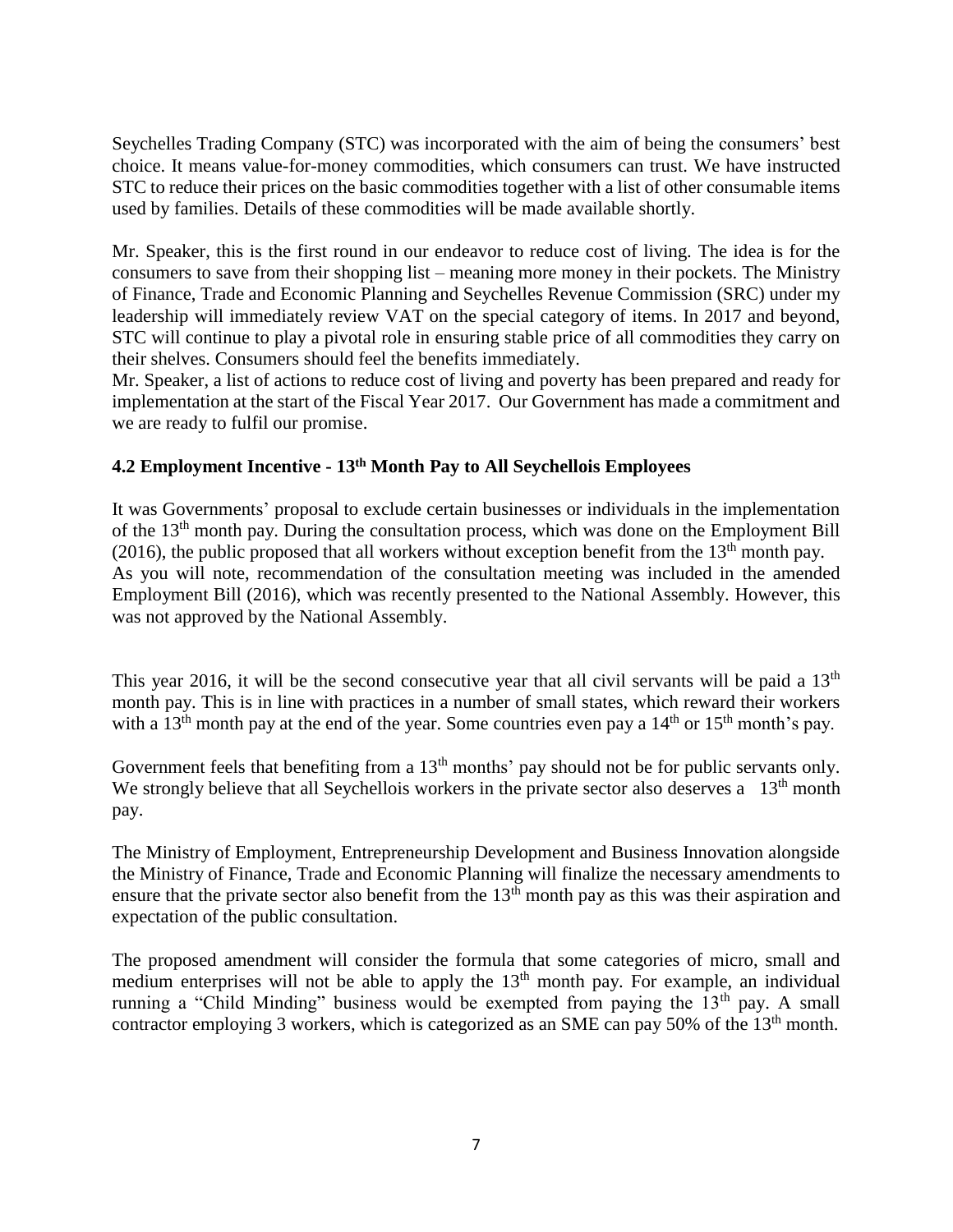Mr. Speaker, it is very important to note that the amendment needs to be approved before the 31<sup>st</sup> of December 2016 to ensure that employees receive their  $13<sup>th</sup>$  month pay for the year 2016 not later than 31<sup>st</sup> March 2017.

However, if the amendment is approved **after 31st of December 2016**, then the private sector employees will only be due their  $13<sup>th</sup>$  month pay on  $31<sup>st</sup>$  December 2017 and payment will be done in 2018.

# **4.3 Other Employment Benefits**

The Ministry of Employment, Entrepreneurship Development and Business Innovation will put in place the Unemployment relief scheme, which will be linked to the social protection system. This is a mean to promote the welfare of our youth and encourage them to work.

# **4.4 Reduction in Telecommunication and Utilities Costs**

We need a cost-effective and efficient system of telecommunication, which is fundamental to our interconnectivity. We are presently discussing with the telecommunication companies for them to reduce the costs of services offered to their subscribers. These services will include, telephone (fixed line and mobile), internet, TV, data and WiFi. Our aim is to facilitate faster connectivity for the local and foreign users, while improving the costs of "Doing Business".

Mr. Speaker, this market has been liberalized with a view of bringing greater competition and a reduction in telecommunication costs for the consumers. Government welcome other companies in this market so that there is greater competition and lower cost of services. If there are other companies interested in penetrating this market, Government will welcome their applications.

Discussions are on-going with our development partners to secure another Submarine Cable Network to support the existing one. This new project will add to the existing investments in this sector to ensure reliability, and greater scope of cost-efficient services. As we continue to promote Seychelles as a dynamic and attractive destination for more Foreign Direct Investments (FDIs), we will explore additional ways to reduce business operating costs.

Similarly, we are discussing with the Seychelles Energy Commission and Public Utility Corporation (PUC) to reconsider the water and electricity tariffs for the households, small businesses and companies in manufacturing sector. Government is also studying the scope of installing solar powered system for households with a view to reduce carbon footprint, costs and save energy.

Next year Seychelles Energy Commission will conduct an exercise with the aim of introducing a new policy for all government buildings to use energy efficient appliances. This policy will allow government to make a savings on its energy cost.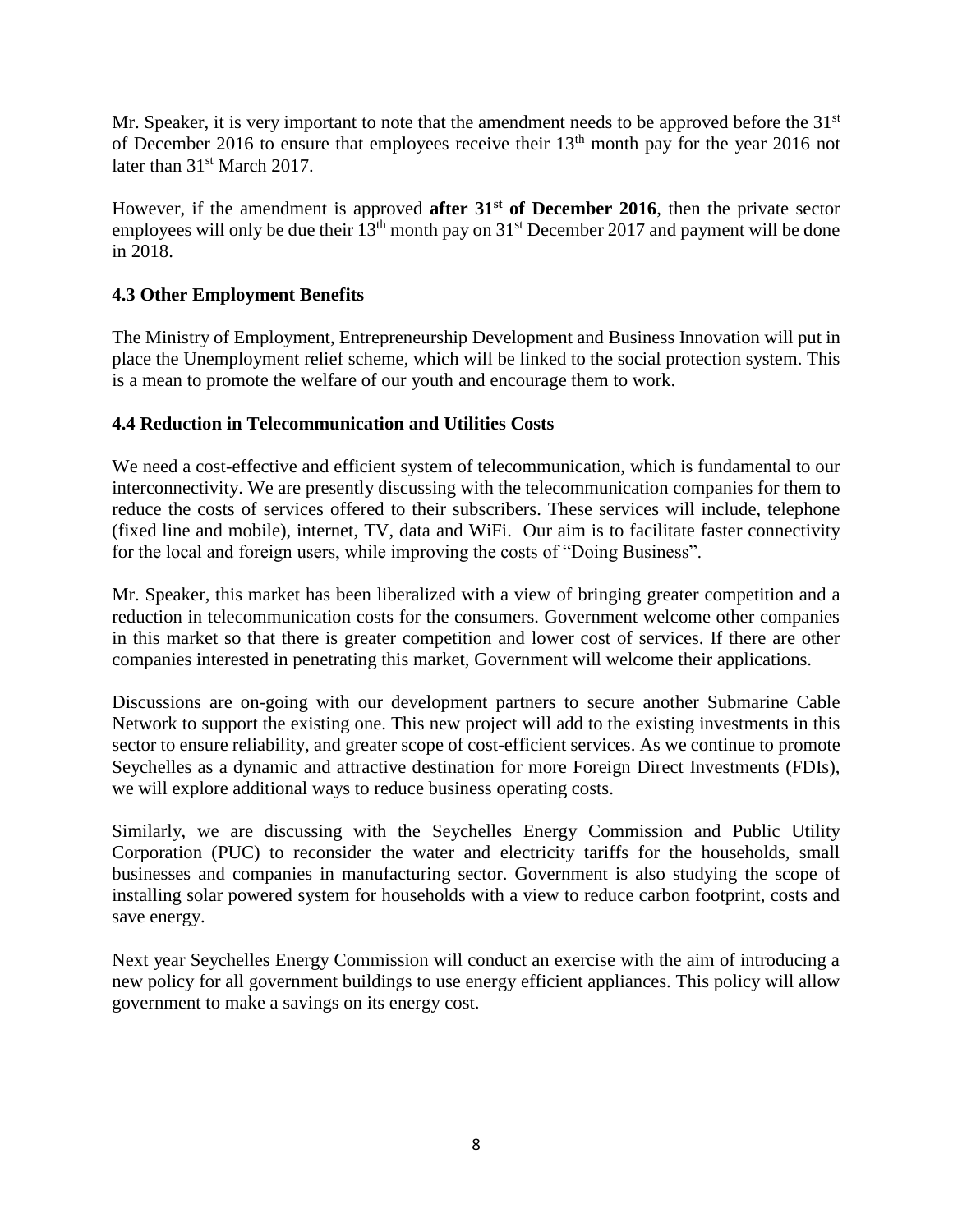#### **4.5 Reduction in Insurance Premiums**

Seychelles is not considered to be in a high-risk zone of natural disasters, which bring heavy losses for insurance companies. Negotiations are on-going with the Insurance Companies for them to also make their contribution towards our exercise of reducing the cost of living. Insurance premiums on households will be reduced so that individual families can save adequately from their annual premiums. Companies can also benefit with new insurance business from this initiative and hence reduce their operating costs. Government will encourage insurance companies to also consider reviewing other insurance products of a low-risk nature as well.

#### **4.6 Reduction in Costs of Financial Services**

Mr. Speaker, the future of the financial services in Seychelles will be determined by customers' behavior vis-à-vis the banks and other financial institutions. Customers continue to express frustration of the manner they are treated. Most complaints are geared towards low interest rates on savings, while charging a high interest rate on lending services. Given the structure of the financial services sector, the costs of guarantees and other bank charges are also very high. Government has already instructed the Seychelles Bankers Association (SBA) to request banks to lower their lending rates while increasing the saving rates. The Central Bank of Seychelles (CBS) being the principal regulator of the banking sector will ensure that the new policy is enforced by all banks with immediate effect.

This new policy applies to bank charges as well, which are considered as exorbitant. The thrust of this policy is for the local banks to contribute towards the reduction in the cost of living, while making a reasonable return on their investments. No bank alone will be allowed to dictate the cost of financial services – we all have a moral responsibility towards fair trade.

# **4.7 New Investment Opportunities**

Mr. Speaker, Government's strategy with this budget is to create a business environment and culture for the people to save, and/or, invest as much as possible. With this in mind a number of investment opportunities will be made available for our people.

The Government's policy is to reduce its investments in State Own Enterprises (SOEs) and move towards being a facilitator rather than an investor.

The companies and percentage of shares to be made available to individual Seychellois investors are:

Nouvobanq (Seychelles International Mercantile Banking Corporation – SIMBC) – 20%

Indian Ocean Tuna (IOT) – 10%

Land Marine Ltd (LML) – 15%

European Investment Bank (EIB) shares in Development Bank of Seychelles (DBS) – 15.9%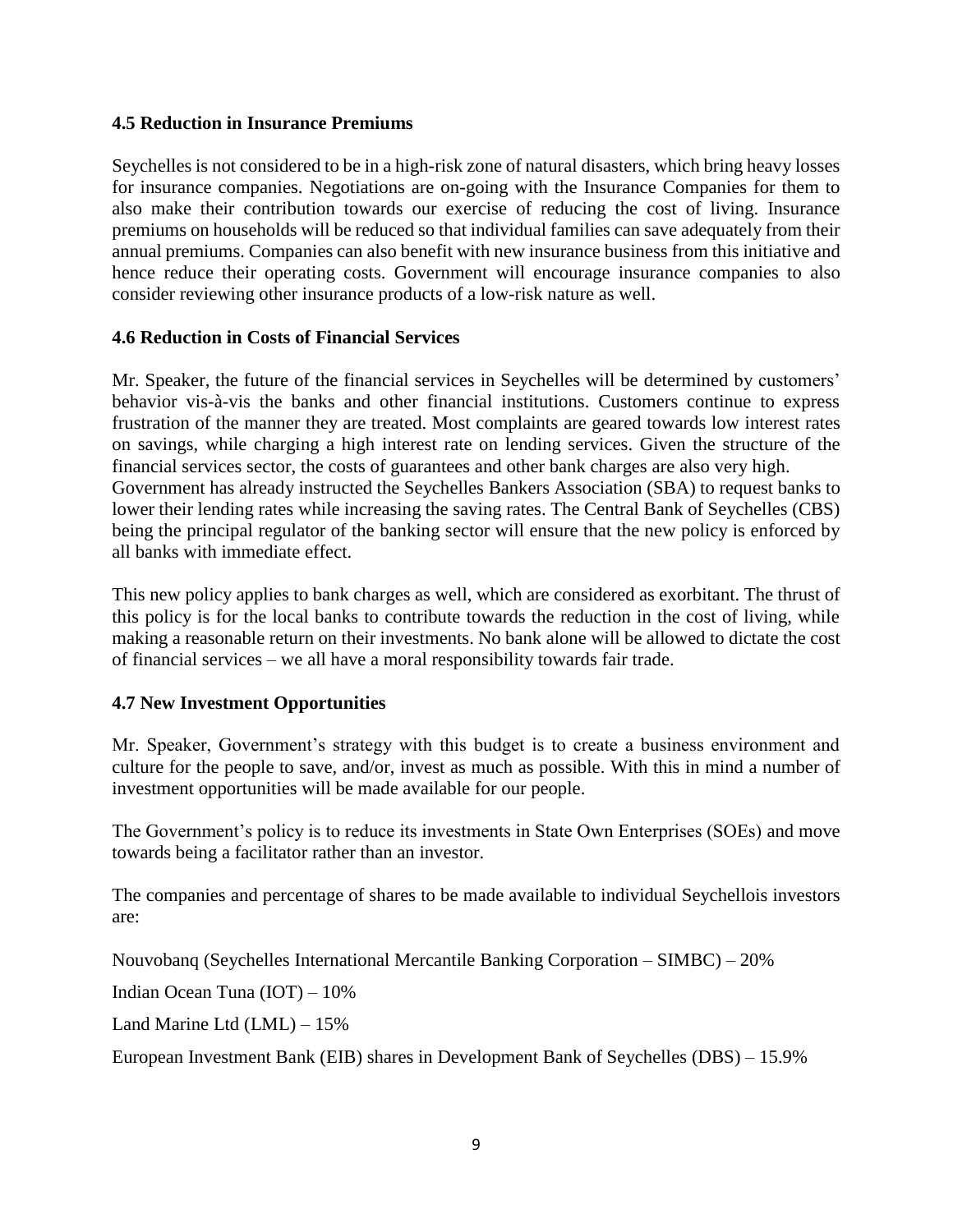Agence Francaise De Development (AFD) shares in Development Bank of Seychelles (DBS) – 20%

We are working with the Central Bank of Seychelles (CBS) to introduce long-term financing instruments by mid-2017 – *Esmeralda III Bond*. The rate of interest will be higher than that of commercial banks. In addition, Banks will come up with new saving schemes.

These instruments will be offered to individuals and families only. They represent an opportunity not to be missed. The Government wants the Seychellois to benefit from the national wealth created on their behalf. The privatization exercise will start early next year once the guidelines have been finalized.

Mr. Speaker, I also want to reassure members of the public using LPG that the price will remain stable as part of our effort to reduce cost of living.

# **4.8 Scale Down of Investment in Pension Fund Projects**

Government recognizes the increasing demand of housing needs in Seychelles. Thus, it has taken a decision on behalf of the contributors of the Seychelles Pension Fund to request the Board of Trustees of the Seychelles Pension Fund (SPF) to scale down its investment of SR450 million in the former Pirates Arms Building project. Out of the SR450 million initially allocated for this project in Victoria, the sum of SR150 million will be used to finance affordable houses with a view to reduce cost of living. Government has agreed to repay SPF this investment.

# **4.9 Support to the Small and Medium-Size Enterprises (SMEs)**

Small and Medium-Size Enterprises (SMEs) contribute significantly to economic growth, wealth creation and offer employment opportunities to individual or group of people, who may not be lucky to be employed by large companies. They offer the scope to expand tax opportunities and are considered as key drivers of innovation.

Conscious of this fact, our Government is committed to give priority attention to this sector to ensure that it thrives and contribute towards the poverty reduction agenda of our country.

Mr. Speaker, focus on SMEs is not placed during budget time only. Our Government has an ambitious development plan to empower this sector with much needed resources. We have a series of measures to help SMEs exploit their full potentials and penetrate a new business frontier.

These measures are as follows:

- Allow SMEs to get access to finance and other services under the concept of One-Stop Shop for Financial Services
- DBS will set up a SME Banking Unit for loans of a capital nature, while the commercial banks will provide working capital facilities and other banking services.
- Consideration is being given for DBS to offer start-up capital or seed money of SR25,000/ to be backed by Government guarantees.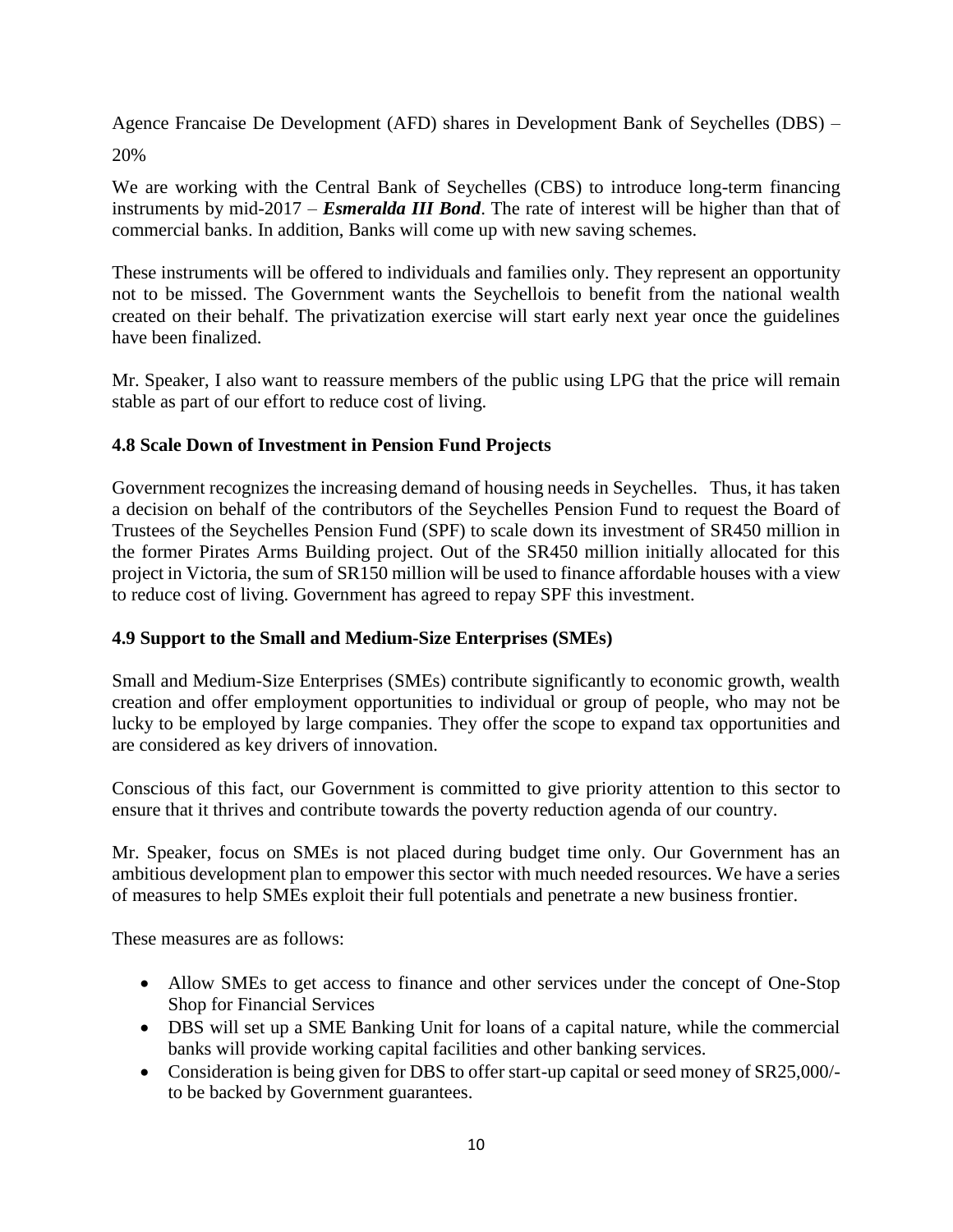- Offer SMEs a grace period of 6 months to repay their loans after their commercial activities have started.
- Offer Advisory Service and training to SME owners, who are facing economic hardship and the cost of this services will be borne by the Government.
- Special interest rates and bank charges by DBS and commercial banks will be offered to them.
- Loan applications by the owners and promoters would be considered on a "fast-track" basis.
- Government will exempt SMEs (with an Annual Gross Revenue of SR1 million per annum) from paying business tax for their first year of operation.
- Review the role of Seychelles Investment Board (SIB) and SENPA to facilitate business
- Until the One-Stop Shop Financial Services becomes operational, the Seychelles Licensing Authority (SLA) administration will be strengthened to issue trading licenses to SMEs on a priority basis.
- Foreign exchange applications from commercial banks will be given priority consideration.
- Discussions are on-going with insurance, utility and telecommunication companies to offer preferential rates to SMEs.
- Tender Board is to allow SMEs an equal opportunity to submit their bid in any competitive bidding process.
- New laws will be introduced to protect SMEs against vertical business integration activities in their respective sector.
- Review subsidies on rental offered by Government
- Work with other partners like hotels, supermarket to ensure there is value addition in the supply chain
- Re-organize the SBFA setup to play their role in the micro financing activities
- Banks will be instructed to offer credit insurance to the SMEs as a protection against business failure.

In the medium to long-term, turn Seychelles into the SMEs capital of the Indian Ocean with the support of international financial institutions.

# **4.10 Strengthen the Role of Fair Trade Commission (FTC)**

The Fair-Trade Commission (FTC) mandate is to ensure that the Commission regulate, monitor, control and prevent acts, which adversely affect competition. The main objective of this regulatory body is to contribute to a reduction in the cost of living. It must be noted that its mandate has not changed.

In 2017, the Commission will be restructured so that it can play a more effective role and achieve its mission in line with our development plan. Much emphasis will be placed on unfair pricing of goods and servicesto allow consumers to benefit. The era of "*double invoicing*" by some importers is over and our consumers' interest will be continuously protected.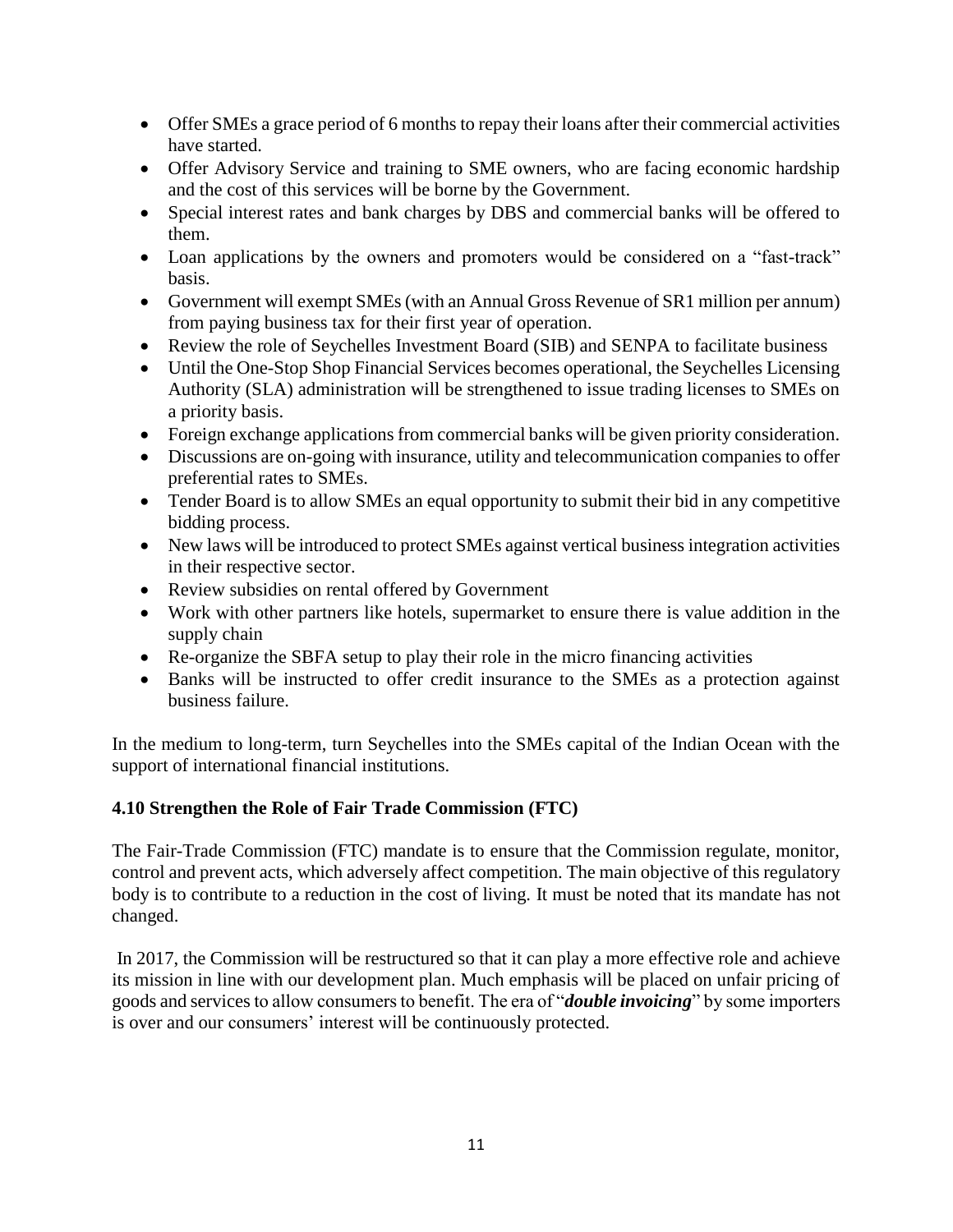# **4.11 Re-organization of Development Bank of Seychelles (DBS) and the Small Business Finance Agency (SBFA)**

The Development Bank of Seychelles plays an important role in the economic development of our country. They have been an important pillar in the transformation of our development and will continue to be in the future. The Bank will be restructured to enable them to become more flexible with their lending terms targeted towards priority sectors in line with our development plan. The aim is to modernize the bank to meet customers' needs at an affordable cost.

The statistics for DBS in 2016 are as follows:

- Total loan approved up to  $30<sup>th</sup>$  November 2016 is 230 loans for a value of SR 285.5 million.
- Out of these, 194 loans were given under the SME scheme for a value of SR 224.8million.
- A total of 201 businesses have been assisted by DBS for setting up or expansion.
- Total disbursement for the year up to end of November was SR 259.4 million.

The Small Business Finance Agency (SBFA), continues to support the Small and Medium-Size Enterprises (SMEs).

The statistics to date are as follows:

- Total loan approved in 2015 are 719 cases at a value of SR93.8 million
- Total loan request as at October 2016 are 728 requests for a value of SR101.6 million
- Total loan approved as at October 2016 are 502 cases for a value of SR71.95 million

As much attention, will be given to SMEs, SBFA will be re-organized so that it remains fit for purpose in 2017.

#### **4.12 Re-organization of Seychelles Revenue Commission (SRC)**

SRC plays a very important role in our revenue collection capacity. The staff works hard to maximize revenue collection for us to meet our national development plan. With a view of greater efficiency SRC will be re-organized in 2017.

This Commission will be equipped with modern information technology infrastructure and additional manpower to offer the highest quality of services to the public. The information technology system will facilitate electronic settlement of fees, trades tax, VAT and efficient clearance of goods at the Airport and Commercial Port. The time spent by importers to comply with all the import documentation will be reduced considerably. This move will allow them to reduce the cost of goods for the benefit consumers.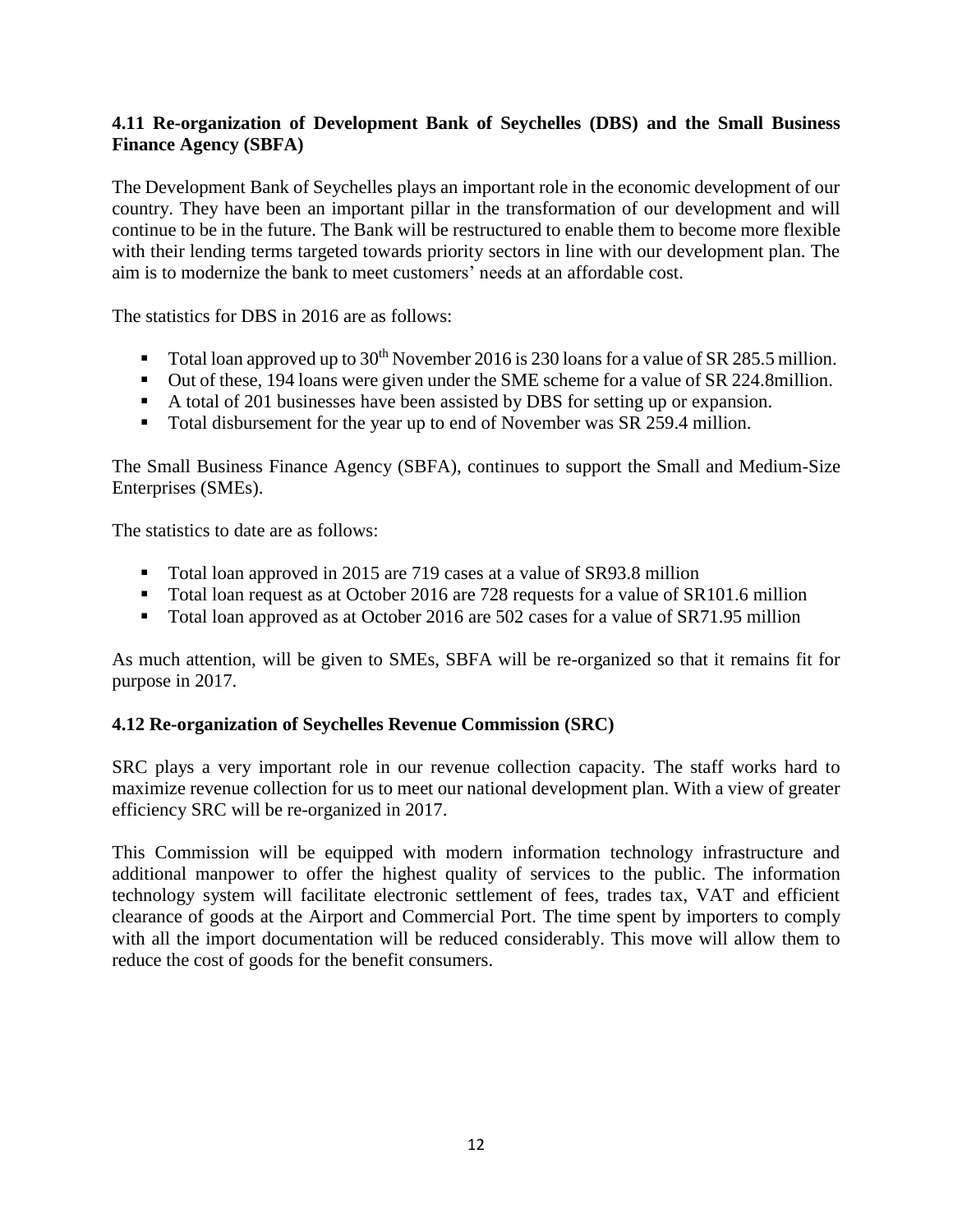#### **4.13 New Public and Private Sector Partnership Agenda**

Mr. Speaker, the Government's intention is to improve the doing business environment. It recognizes that the private sector is the engine of growth and wealth creator. Therefore, this sector should be allowed to play this important role in our economy.

Government has launched a new chapter in our political, economic, social and technological efforts to work more closely with the private sector. It includes all stakeholders concern with the wellbeing of our country.

To the private sector, the message is clear. A new stage has been setup for us to join forces. While there is work to be done, let us move forward and build the trust, confidence and partnership required. The potential is there for us to collaborate and bring innovation on a grand scale never seen before. This new approach is essential to underpin inclusive development and growth. If we are to succeed on this journey, the spirit of togetherness is non-negotiable. It is all about our collective responsibility as a nation. Let us synergize our efforts that will transform our economic landscape for greater prosperity.

We are ready to listen and take immediate actions. Early next year, my Ministry with the support of the Seychelles Chamber of Commerce and Industry (SCCI) will meet with all respective sectors to listen to their concerns and suggestions. This strategy will enable us to better understand the needs of each sector, while we fine-tune our economic development plan for a "*win-win* "situation. The Civil Society Organizations (CSOs) will also be requested to contribute towards this partnership. Consultations will take place at all levels of our society.

In the context of Ease of Doing Business ranking by the World Bank, Seychelles is presently ranked in the 93th position. This is due to a number of administrative procedures, which we must improve. For example, it takes 8 days to obtain a Certificate of Incorporation, 14 days to obtain a Business License, 8 days to pay Stamp Duty and Registration fees, and 1 day to register Taxes with the Revenue Commission. If we are to attract and incentivize Foreign Direct Investments (FDIs) to our shore, we need to fast-track these procedures.

# **4.14 Focus on Foreign Direct Investments (FDIs)**

Through the Seychelles Investment Board (SIB) the authorities are committed to promote Seychelles as an ideal investment destination in 2017. The strategy is to work very closely with the private sector, international agencies and institutions to showcase the country's potentials. The Blue Bond concept will be the first of its kind on the international capital market. The success of this Bond will allow Seychelles to take the lead on such an innovative financial instrument for other Small Island Developing States (SIDs) to follow.

#### **4.15 Banks and Other Financial Institutions**

The commercial banks and other financial institutions will be encouraged to bring innovative financial products and services on the market. Besides their normal lending and saving scheme operations, they will be required to maximize their balance sheets for more commercial banking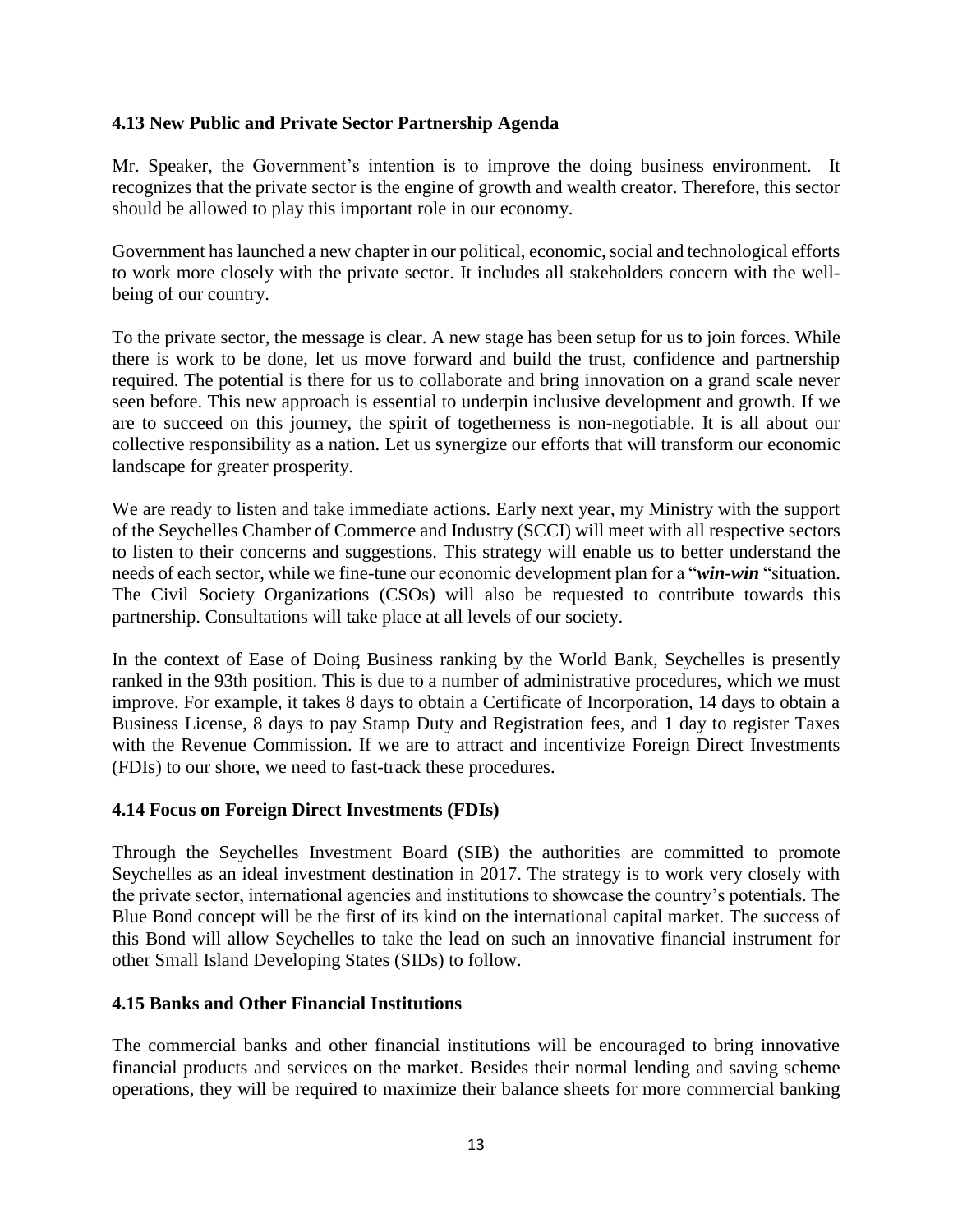activities. In terms of promoting financial inclusion, a study will be commissioned to introduce Mobile Banking.

# **5. NEW DEVELOPMENT POLICIES AND REVENUE SOURCES**

# **5.1 Seychelles Maritime Safety Administration (SMSA) Fees**

Mr. Speaker in 2017, SMSA will increase its port dues, berth dues, marine environment protection dues, marine safety dues and port clearance dues. The intention of the review is to: (i) align the increase in port dues by the Seychelles Ports Authority (SPA), (ii) update the obsolete rates, which dates to 1995 under the Merchant Act, (iii) comply with the requirements of IMO audits to revise the fees, (iv) complement the restructuring of the SMSA at par with international standards, and (v) legislate fees that reflect the current business environment.

# **5.2 Increase Passenger Service Fees for Arrival of Non-Resident at the Seychelles International Airport**

As from 1<sup>st</sup> July 2017, SCAA will impose an additional of US\$10/- as Passenger Service fee for Non-Resident leaving the Seychelles International Airport. The fee reflects the prices of services being offered at the Airport. The collection will be a direct contribution towards the country's foreign exchange earnings to maintain the high standard of the airport.

# **5.3 Imposition of Sugar Tax**

Sugar Tax is a topical issue being discussed all over the world. Excess consumption of sugar beverages has a direct effect on people's health and it is very costly to treat obese people. To minimize the effect of heavy consumption of sugar on obesity, which can lead to diabetes, chronic diseases and tooth decay, the Ministry of Finance, Trade and Economic Planning together with the Ministry of Health and Social Services will conduct an analysis to propose a framework for Sugar Tax. This tax will be implemented in 2018.

# **5.4 Property Tax**

A Property Tax will be introduced as from 1<sup>st</sup> July 2017 on land owned by all foreigners. Private land sold to foreigners will attract a high Stamp Duty. The Stamp Duty rate will be charged based on square meter. Further details will be provided as soon as the study by an international property tax expert is completed.

# **5.5 Review of Licenses by Seychelles Licensing Authority**

The Ministry of Finance, Trade and Economic Planning and the Seychelles Licensing Authority will re-examine the various licenses offered to businesses. Hire craft and yacht licenses will be transferred to SMSA. Telecommunication and Broadcasting licenses will be transferred to Department of Information and Communication Technology. Health care licenses will be issued by the Public Health Authority.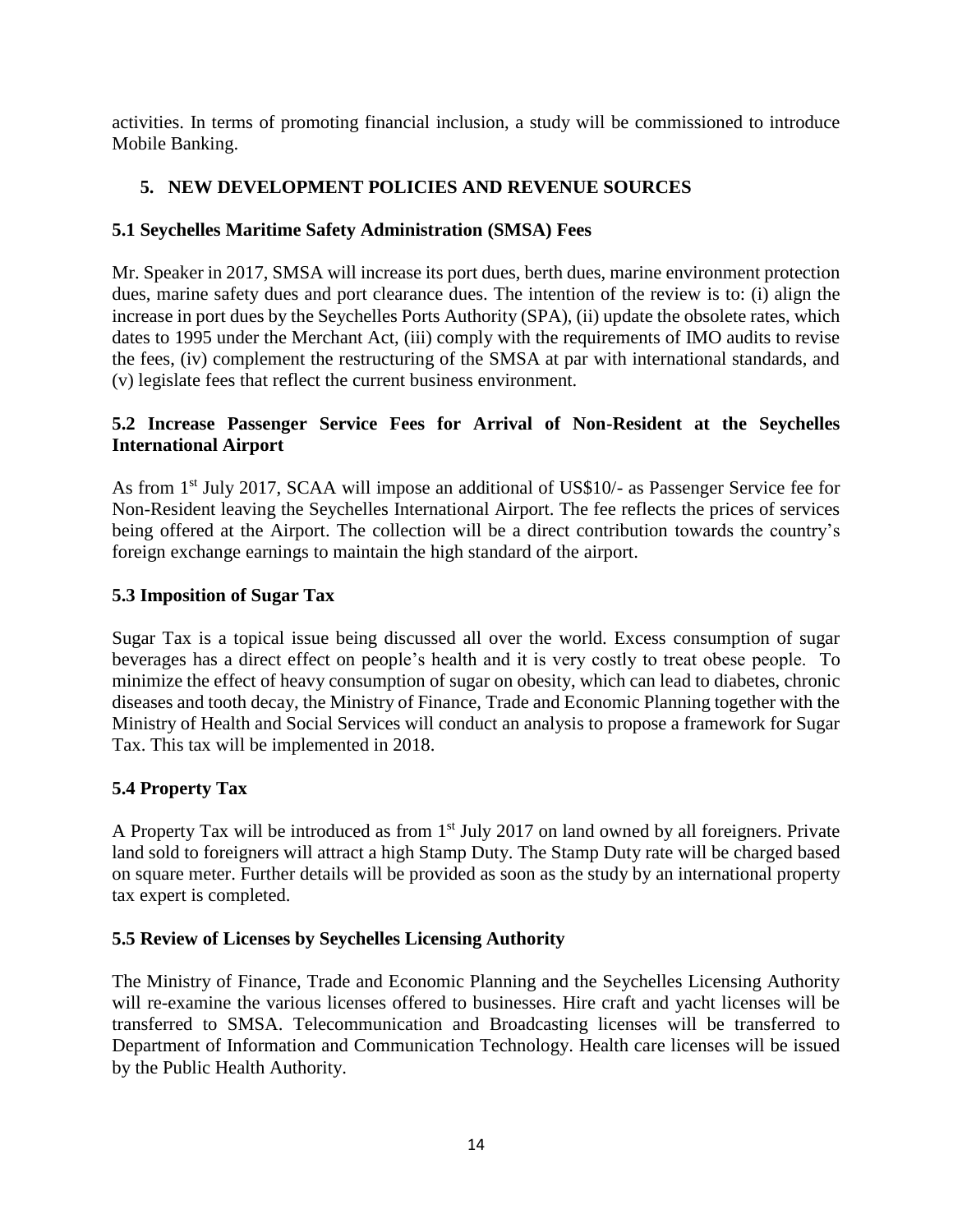# **5.6 Increase in Excise Tax on Fuel**

An Excise Tax of 50 cents per litre will be imposed on petroleum products. PUC, SPTC and Air Seychelles will not pay the additional 50 cents. Businesses like Hotels, Boat Charters benefiting under the Tourism Incentive Act (TIA) will be refunded 25 cents per litre.

#### **5.7 Increase in Tax on Alcohol and Tobacco**

Mr. Speaker, for the 2015 budget Government introduced a 20% increase on all drinks with alcohol contents more than 16 percent. To that effect, the Ministry of Finance, Trade and Economic Planning conducted a study to evaluate the impact of increasing the current rate of Excise tax on Locally Manufactured (LMG) and imported alcohol. The study was done for alcohol, which contained less than 16% alcohol. A 10% increase in Excise tax will be applied on imported and locally produced alcohol under HS Code with an alcohol contents more than 16 percent.

In line with revision in excise tax of alcohol, a 10 percent increase in tobacco products imported and locally produced will be done in 2017.

Fair Trade Commission (FTC) will be instructed to impose heavy fines against traders involved in illegal trade practices to monopolize the alcohol market at the expense of consumers.

#### **5.8 Increase in Excise Tax on Hybrid Vehicles**

From 1<sup>st</sup> January 2017, the new rates for Hybrid vehicles will be applicable as follows:

- Vehicle of less than 1600 cc, the rate will be  $12.5\%$
- Vehicle above 1600 cc to 2000 cc, the rate will be 37.5%
- Vehicle above 2000 cc to 2500 cc– the rate will be  $75\%$
- Vehicle above  $2500$  cc- the rate will be  $100\%$

# **5.9 Review of Current Levy on PET Bottles**

The Environment Levy is currently favoring the use of Glass packaging as it does not attract any levy. With effect from January 2018 the following rates will apply:

- Increase Environmental Levy on PET bottles from SR0.7 to SR1
- Introduce Environment Levy of SR2 on Glass packaging
- Exempt manufacturers and importers, who already have their own collection schemes in place for Glass packaging

#### **5.10 Review of Corporate Social Responsibility (CSR) Guidelines**

Government treat Corporate Social Responsibility (CSR) activities very seriously. A new set of guidelines has been proposed to reflect the current projects and programs linked to the social needs. Five sectors will continue to benefit from this fund. These sectors are: (1) Environment, (2) Education, (3) Health and Social, (4) Community, Youth, Sports and Arts, and (5) Drug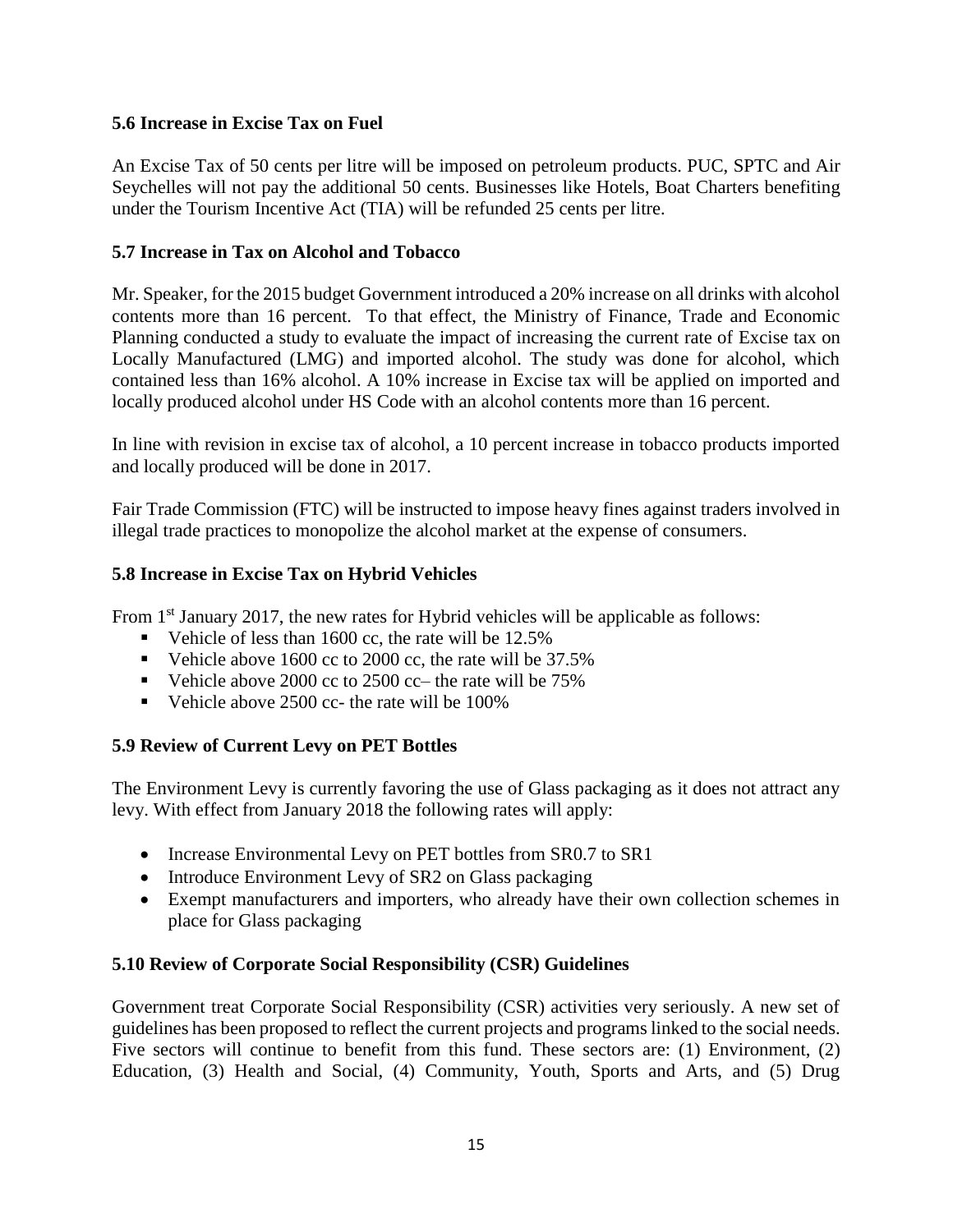Rehabilitation and Substance Abuse. The donations and sponsorships channel to these sectors could be off-set against CSR tax liabilities of donors.

# **5.11 Review of Registration Division Fees**

In 2017, the Registration Division expect to enforce penalty fees for late filling of Annual Returns. The Division is currently working on reviewing various pieces of legislations such as; (I) Introduction of fees under the Association Act, which at present has no fees for registration, (ii) Review the Intellectual Property Law, (iii) Review the Control and Protection of Client's Account Act, and (iv) Review application fees for Restriction/Caution Application under Land Registration ACT.

# **5.12 Review of Current Tax Incentives Agreements**

In 2017, the Ministry of Finance, Trade and Economic Planning in collaboration with other Ministries and Government Agencies intend to harmonize the various tax exemptions offered to various parties as incentives. These taxes include, VAT, Trades Tax, Excise Tax, Business Tax and Income Tax. The Ministry of Finance, Trade and Economic Planning will give strict guidelines to other Ministries not to issue tax exemptions before an official consent is received.

# **5.13 Progressive Income Tax**

Mr. Speaker, as announced previously, we will present some amendments to the existing Income and Non-Monetary Benefits Tax Act to ensure that the proposal of the Progressive Income Tax (PIT) come into force in July 2017. All Seychellois employees will receive the SR 8,555.50cts tax free threshold on their income and the 15%, 20% and 30% tax rates will be introduced.

All expatriates will not receive the tax-free threshold SR 8,555.50cts.

# **5.14 Business Tax Amendments**

In line with the progressive income tax amendments, Government will propose new amendments to the Business Tax Act. The tax-free threshold for a business will remain at SR150,000. However to align the income tax rates to the business tax rates, tax rate on profit of SR150,000 to SR 1 million will be increased from 15% to 20%. This is to ensure consistency with the new proposal for progressive income tax.

In addition, Government, will be proposing that the presumptive tax rate is aligned as follows from the flat 1.5%:

- Businesses up to SR 0.5 million turnover to remain at 1.5%
- Businesses above SR 0.5 million to SR 2 million turnovers at 3%
- Professionals such as accountants, engineers will be at 5%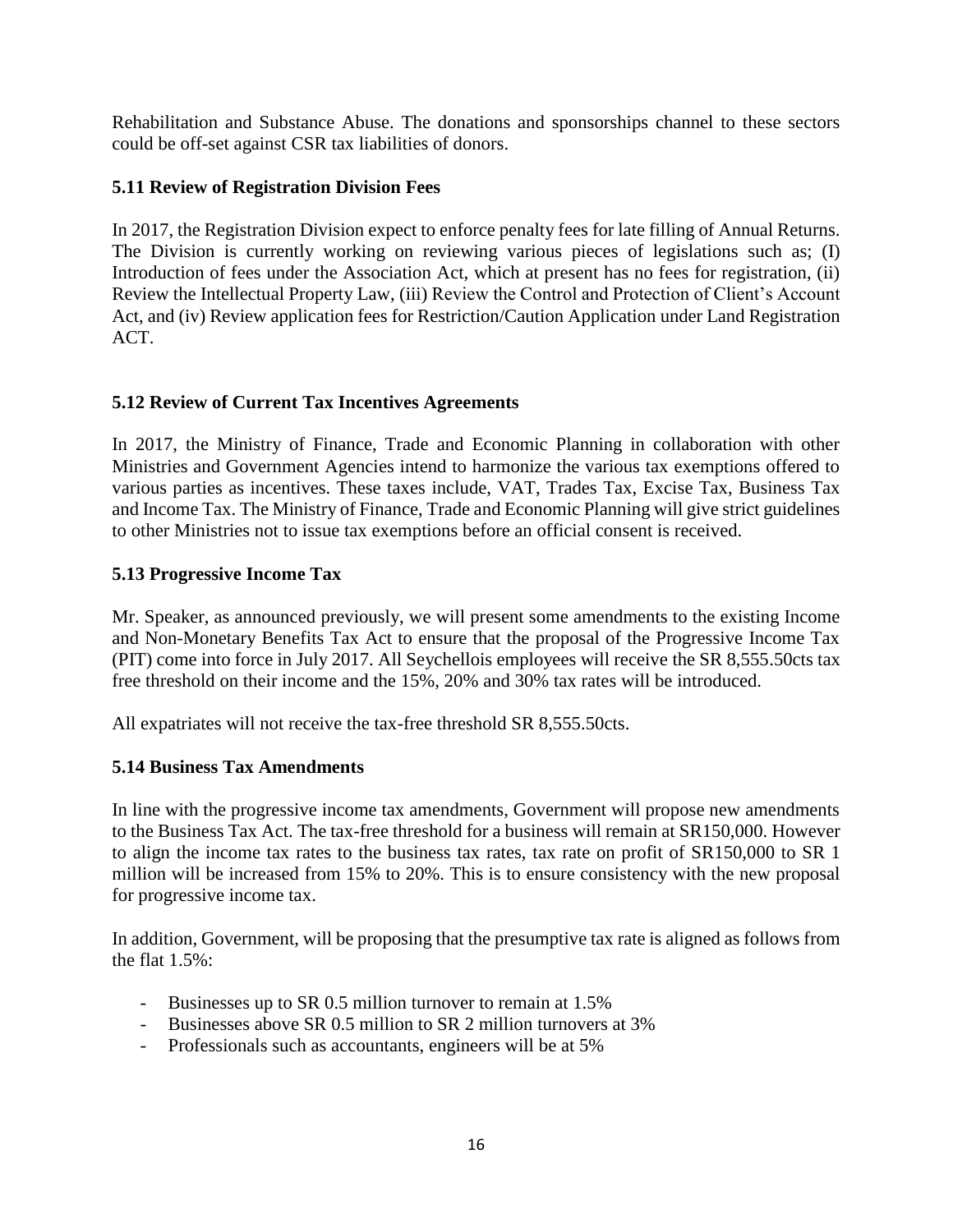The threshold for businesses to qualify for the presumptive tax system will be increased from SR 1 million to SR 2 million turnover. This is in line with the limit for VAT.

# **5.15 Increase in Pension Fund Contribution**

In view that people are enjoying a much longer life span and to help sustain the Seychelles Pension Fund (SPF) financial sustainability, there will be an increase in the employees contribution by 1% as from July 2017. In the subsequent years of 2018 and 2019 respectively employers will need to contribute an additional 0.5% per year.

Mr. Speaker, I will now turn to the expenditure allocations for Ministries, Government Agencies and other Budget Dependent Entities for 2017.

# **6. EXPENDITURE REDUCING MEASURES AND ALLOCATIONS FOR 2017 BUDGET**

Mr. Speaker, the management of public funds for Fiscal Year 2017 will focus on 2 main approaches. The first measure is to collect maximum revenue and the second measure is to instill fiscal discipline at all levels of Government's hierarchy. It means that public funds will be controlled and managed to get the best "**value-for-money**" services. This message is in line with President Faure's administrative policy of implementing good governance, transparency and accountability.

# **6.1 Expenditure Reducing Measures**

# **6.1.1 Review of Outsourcing Contracts and Entities Receiving Government Funding**

The present outsourcing contracts for activities like cleaning, maintenance and security will be reviewed given the impact of the 13<sup>th</sup> month pay. As for Civil Society Organisations benefitting from public funding, this will also be reviewed to include the  $13<sup>th</sup>$  month salary at a cost of SR 16.96 million. This will be applicable once the relevant legislation on  $13<sup>th</sup>$  month pay is approved by the National Assembly.

# **6.1.2 Review of Government Goods and Services**

In line with the policy to institute budget discipline the following measures will be taken in 2017.

- Reduce Overseas Travel Costs by 15% over the previous year.
- Reduce Telephone Costs by 10% over the previous year.
- Reduce Fuel Bills for Government Vehicles and Hire Charges of Cars by 10% over the previous year.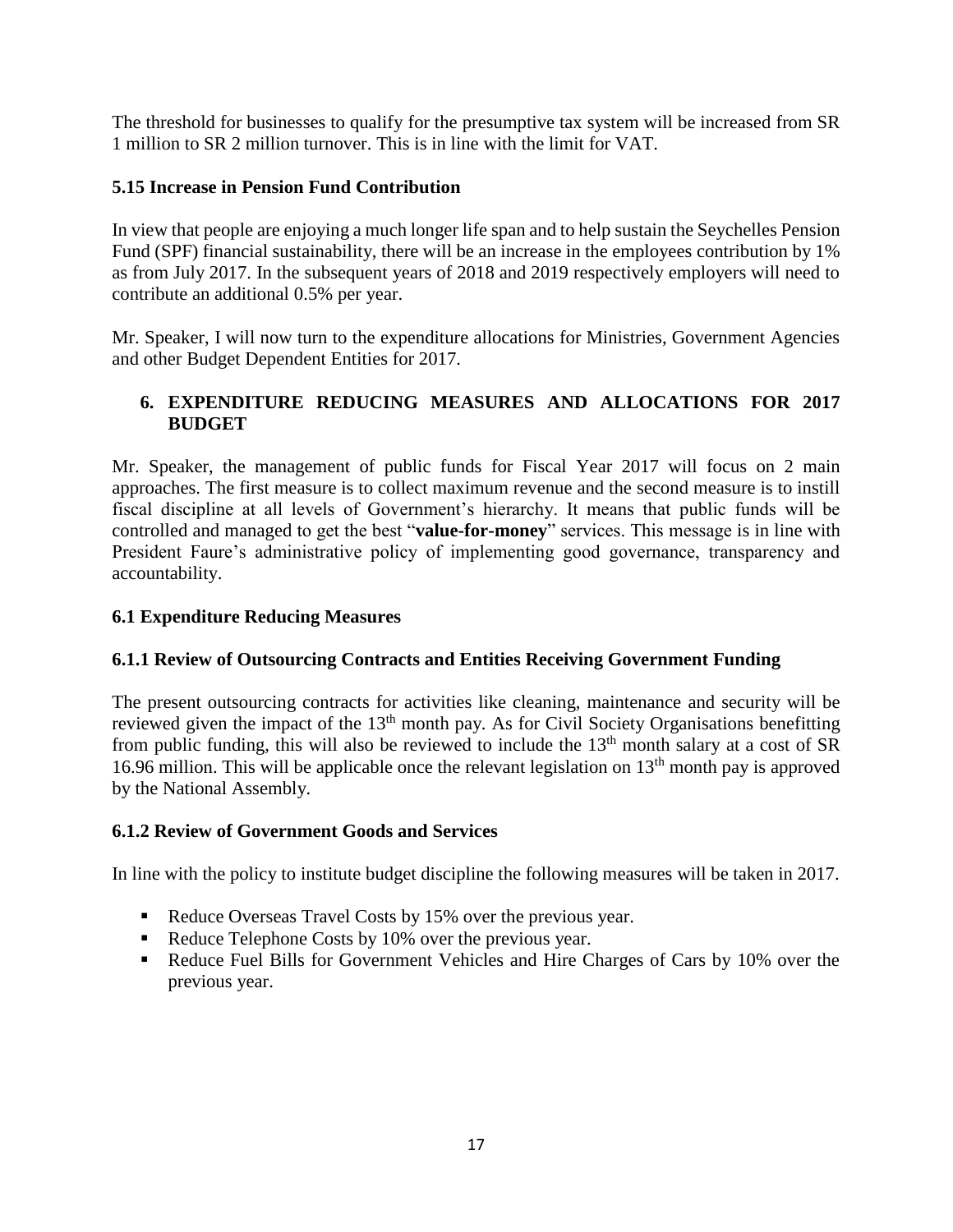# **6.2 Allocations to Ministries, Departments and Government Agencies**

# **6.2.1 Ministry of Finance, Trade and Economic Planning**

In line with President Faure's new administration in October 2016, this Ministry has been entrusted with the responsibility for economic planning, while the Blue Economy department has moved to the Vice President's office. In 2017, the Ministry will be re-organized in terms of structure and capacity to take on the task of effectively managing public funds. The Economic Planning department will prepare a long-term development plan in consultations with all stakeholders. The plan is to focus on the country's development to align it with the United Nations Sustainable Development Goals 2030 (SDGs). The sum of SR98.08 million has been allocated for the Ministry in 2017.

# **6.2.2 Ministry of Fisheries and Agriculture**

In 2017, a budget of SR20.2 million has been allocated to this Ministry. In the fisheries sector, Government has registered some important milestones, some of which are listed below.

- Allocation of land to potential investors in fisheries development.
- Implementation of major development of Infrastructure on Ile Du Port (Zone 14) for the industrial fishing sector,
- To ease the ice problems our local fishermen faced regularly in the past, SFA has installed an additional ice plant at Bel Ombre.
- SFA has completed the Environmental and Social Impact Assessment (ESIA) for Aquaculture Development in Aquaculture Development Zones. The document is now being reviwed.
- Market studies for the establishment of export market for Seychelles Aquaculture product have been carried out and the findings are positive
- Preparation to support more and diversified local fisheries processing and value addition
- SFA completed and commissioned a fish market at Anse Royal in June 2016, and initiated dredging and reclamation work at La Retraite for future development.

During 2017, the Ministry of Agriculture & Fisheries through SFA will;

- Continue with the development of infrastructure on Zone 6 at Providence for the semiindustrial and industrial sector.
- Consolidate the work on development of the aquaculture industry and create a new socioeconomic pillar for the country through the development of the mariculture (marine aquaculture) industry in the inner and outer islands;
- Intends to complete the development of a Common Central Cold Storage facility as part of a PPP,
- Aim to maintain Port Victoria as the main fishing port in the Western Indian Ocean
- Continue with the development and innovation of Post-Harvest (value added product development) seafood products
- Develop landing and gear storage facilities in Glacis, a market and storage facilities in La Digue.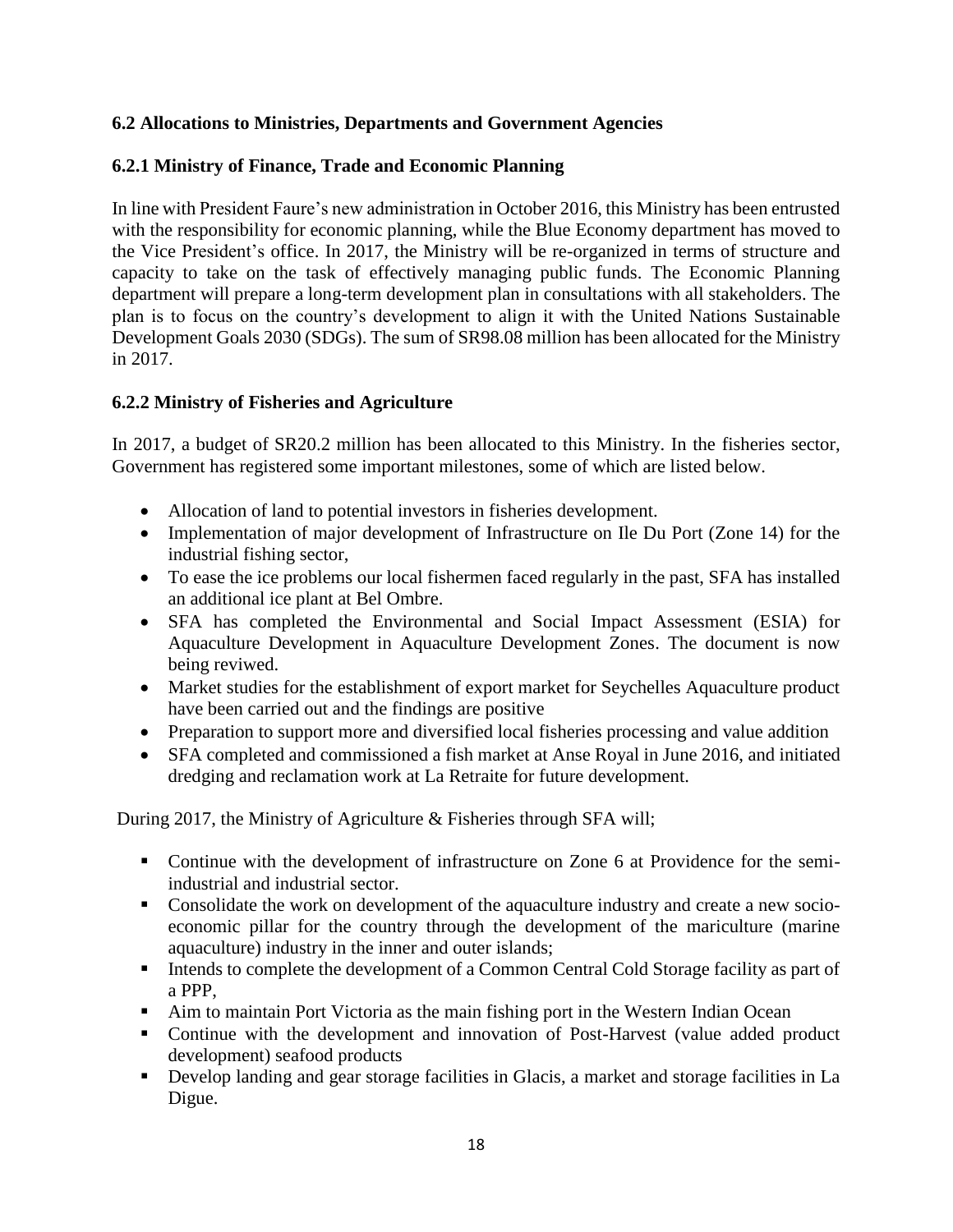- Develop berthing and storage facilities at Cascade after completion of the reclamation in the Cascade basin.
- Complete the first phase of 4 fish processing plants at Bel Ombre and the extension of the fishermen landing shed,
- Complete the industrial and semi-industrial fishing vessels in line with Port State measures.
- **Improve coastal Monitoring and surveillance of our EEZ**
- Finalize and implement the Management Plan for Demersal Fisheries resources (Poisson de Fond) on the Mahe Plateau.

In the Agricultural sector, there also several important achievements which are listed below.

- The Agriculture Sector Development Study which looked at approaches for the implementation of the Seychelles National Agriculture Investment Plan (SNAIP).
- In close collaboration with the FAO, during 2016 projects for improvement of soil management and adaptation to climate change, the development of a clear agro-tourism policy was started, whilst we also continued the work to develop agro-forestry pilot project for the improvement of the countries food security and ensuring more sustainable edible forests.
- In 2016 saw important investments in improvement of irrigation water, storage and distribution facilities and improvement of existing farm roads on Mahe and Praslin.
- The SAA renovated and increased the capacity of its requisite stores on Mahe and Praslin.
- To improve the sustainability and quality of the pig production sub-sector, SAA has brought in new pig bloodlines for the Pig Genetic Centre.
- **Plans for the Veterinary and Livestock Improvement Laboratory Complex at the ex-BBC** station Training of farmers to transform into agri-businesses
- The establishment of the Seychelles Biosecurity Agency which will have the full responsibility to implement and enforce the provision Animal & Plant Biosecurity Act 2014.
- Increase the funds available for credit to the agricultural sector through such financing institutions as the SBFA and DBS

The Director General of FAO visited Seychelles and emphasized the importance of smart agriculture in Seychelles as a small island state.

For 2017, the plan is to:

- Complete the Veterinary and Livestock Improvement laboratory Complex at Grand Anse Mahe
- Complete the works to improve safety and hygiene in and cover the Victoria Market
- Implement further infrastructure projects for roads and irrigation facilities to farmers (farm land).
- Prepare a comprehensive livestock development policy to guide the sustainable of the sector and ensure safe and healthy local meat production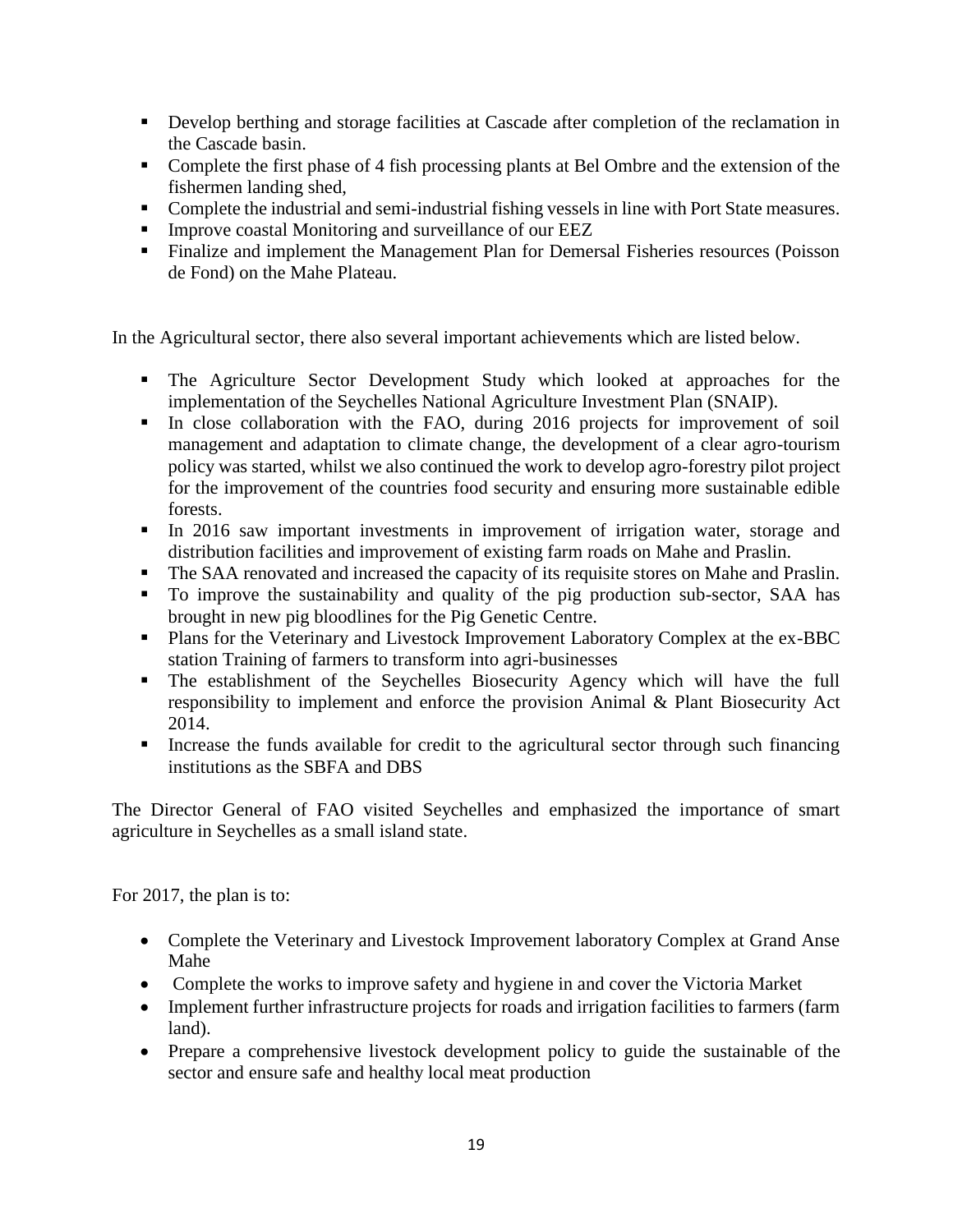- With FAO during 2017 we will establish the fisheries economic intelligence unit. Technical assistance will be provided to the Seychelles Agricultural Agency (SAA).
- Government is making available resources for the provision of better veterinary facilities at Union Vale in 2017.
- Engage one of our important partners, IFAD for a second project again for the support of the agriculture and fisheries sectors to come into effect after the current one is completed in 2018.

# **6.2.3 Ministry of Education and Human Resources Development**

The Ministry of Education is one of the ministries implementing the Programme Performance Based Budgeting since its inception in 2014. A number of targets set in the Education Medium Term Strategic Plan 2013-2017 have been implemented in 2016 such as the upgrading of school facilities namely tuck shop, sick bays, dining rooms and Science Laboratories in a number of primary and secondary schools to render a more conducive learning environment for the students.

A number of capital projects have been implemented and are on-going such as the construction of Perseverance Secondary School, the completion of the first phase of Cascade Primary School and the School of Advanced Level Studies. Glacis School became operational since the first quarter of this year. Pre-construction work on La Rosiere Primary School and the Institute of Agriculture and Horticulture is on-going. In 2016 the Ministry benefitted from an Indian Grant of over SR 8 million worth of stationery and IT equipment.

In 2017, provision of over SR121 million has been made available under the Public-Sector Investment Programme (PSIP) for projects including the following:

- Preparation work for new building for Seychelles Institute of Art and Design and the School of Business Studies and Accounting,
- Construction of a new block for English River Secondary school;
- Reconstruction of Anse Boileau Creche;
- New block at Praslin Secondary
- New block at Grand Anse Praslin Primary
- Upgrading of electrical system in all schools to cater for emerging needs and demands
- Procurement of equipment and furniture for schools.
- Equipment and furniture for the new Perseverance Secondary School

A budget of approximately SR185 million has been allocated for 2017 to the Agency for National Human Resource Development for education and training provision at tertiary level representing training for some 1066 students for 2017 on full or part time scholarships.

# **6.2.4 Ministry of Local Government**

In 2017, this Ministry is being allocated a sum of SR121.8 million for their recurrent expenditure. In line with President Faure's announcement that the District Council election will take place in 2018, it is proposed that a sum of SR500,000 be included in the 2017 budget. The Ministry will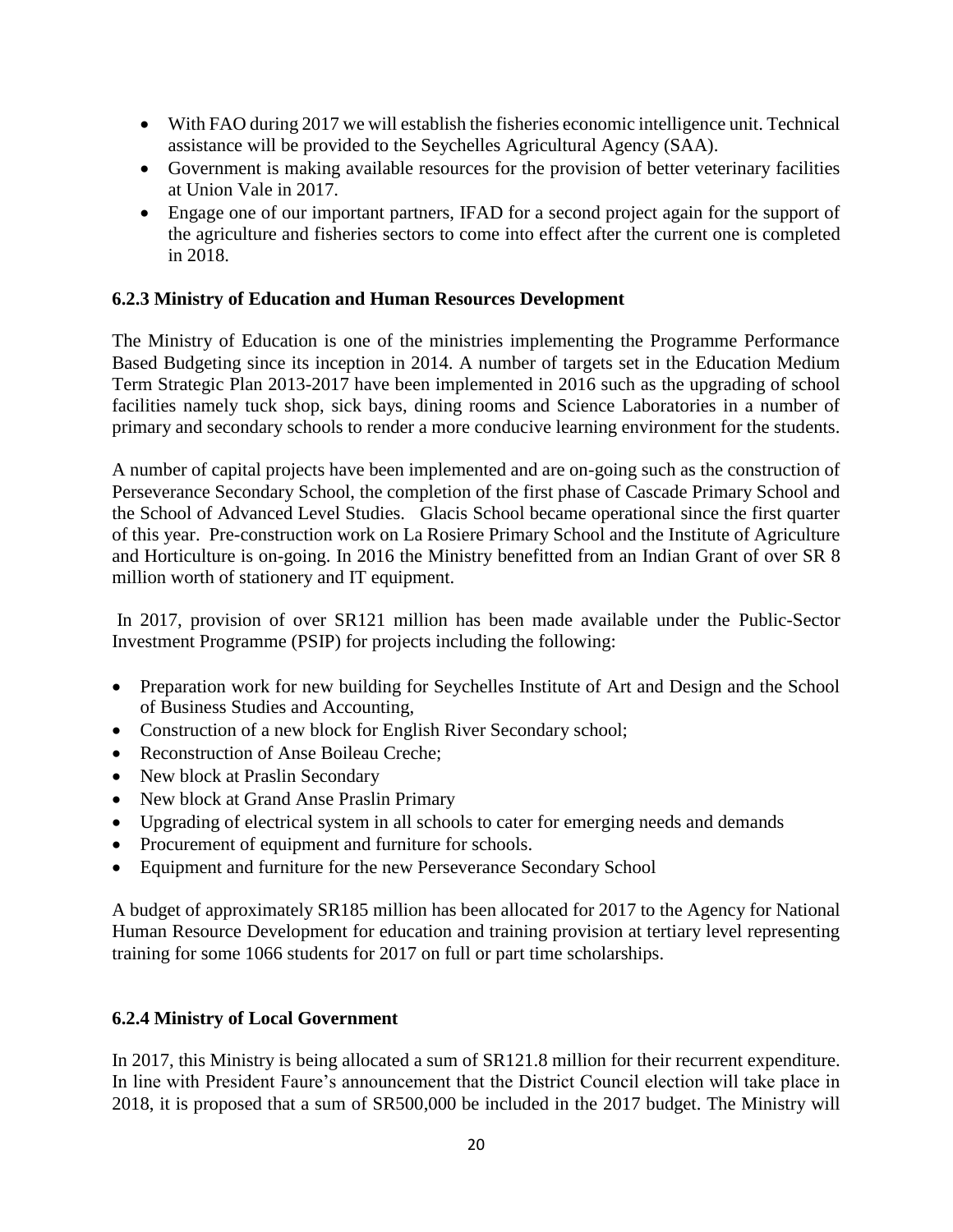organize a series of consultative activities at district level in 2017 with relevant agencies to finalize certain documents on the functionality of the districts. It is important that members of the public are well informed about the function of their respective districts and election procedures.

In line with the establishment of District Council, a provision has been made in 2017 budget to enable the Ministry of Local Government to fill in the new posts at the district level. There is a need for the existing competent staff to serve the council.

Every year, the Government makes provision in the budget for for the implementation of small projects at district level. It is important to note that since the introduction of this program many families have been helped with the construction of roads, bridges, walls and as well as other community projects. In 2017 Government is proposing a sum of SR40 million for the implementation of project at district level.

In line with the commitment made for the national program of "Pti Anfans", in 2016 the Government through the Ministry of Local Government undertook a project on "Mini Hall Sans Souci" to set up a Day Care Centre. Work is already completed and early next year this Day Care Centre will become operational. In 2016, work has also been completed on the Day Care Centre of Anse Etoile and it is currently operational.

Next year, the Government intends to continue with its program to construct new Day Care Centres. There is a provision in the 2017 budget for a sum of SR 5.5 million to start construction of Day Care Centres at Grand Anse Praslin, Anse aux Pins and Takamaka. The objective is to help young girls and single mothers.

# **6.2.5 Offices for National Assembly Members**

It is Government's policy that all elected Members of the National Assembly will benefit from a permanent office in the districts so that they can discharge their functions. A total sum of SR 10 million will be used to construct new offices.SR 5 million will be allocated in 2017 and the balance of SR 5 million in 2018.

#### **6.2.6 Ministry of Health and Social Affairs**

Mr. Speaker, a country, which is not in good health will experience a decline in its productivity. In turn, when economic growth suffers, employment opportunities are placed at risk. We place a lot of emphasis on the quality of healthcare and social services. Our people deserves the best and we are committed to offer them the best. A sum of SR76 million has been budgeted for the Year 2017 for the Ministry of Health and Social Services. In addition, a sum of SR 800.9 million has been allocated to the Health Care Agency, which makes a total sum of SR876.9million. This amount represents 11.2% of the total allocated resources of the entire spending. We are able to increase this spending due to meticulous and prudent budgetary planning. A new national policy for the Ministry has been approved. There is also a new strategic and infrastructure plan for the health sector, which includes non-communicable disease. In 2017 financing, will be increased for implementation of these plans.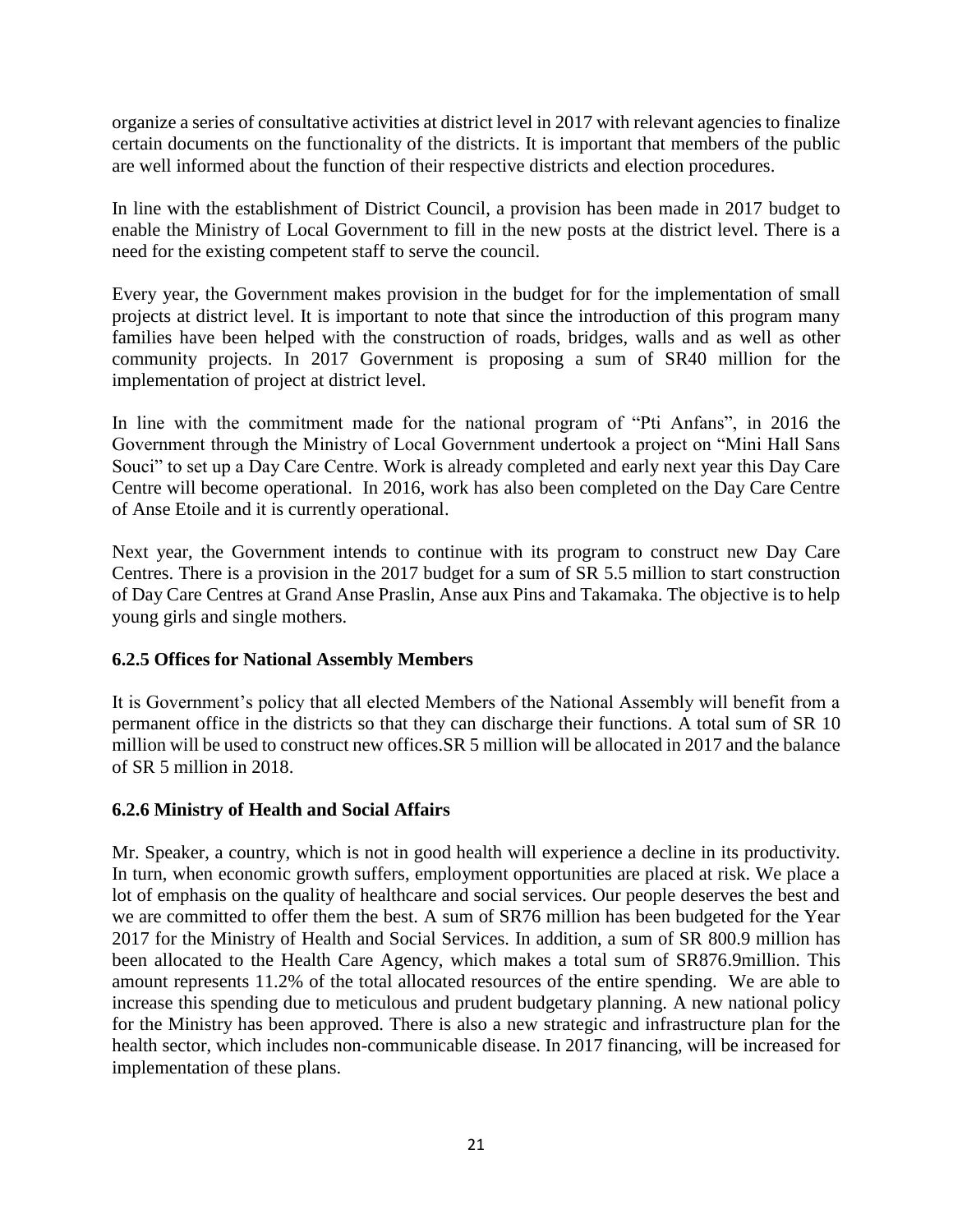In line with President Faure's address in the National Assembly in October 2016, Government will strengthen the Public Health Authority and Health Care Agencywith a view to deal with communicable disease through prevention, surveillance, detection, treatment and cure.

In the 2017 Budget, we have made provision to construct new health facilities and to consolidate the existing and on-going programs, which are essential to maintain key indicators at all levels.

The main task of the public health sector in 2017 is to improve service delivery. The Government's intention is respond to the people's medical needs and to safeguard the people's dignity. As we continue to make economic progress, we must personalize our health services and aim for excellence.

Through this budget. Government is requesting all health care workers to become more alert, more compassionate and to better communicate with all the patients. We call on all workers to take our responsibility vis-à-vis our own health more seriously. Good health is an important consideration in all our projects and programs, which Government has put in place in all sectors.

# **6.2.7 Ministry of Tourism, Civil Aviation, Ports and Marine**

For the year 2017 a budget of SCR 15.6 million has been approved for a number of specific programmes and the main ones being:

Several advisory visits have been conducted in 2016 in preparation for implementation of the hotel classification programme in February 2017.

The Department is aiming to start developing its Tourism Satellite Account (TSA) in line with the UNWTO work programme. The Satellite Account will enable Government and other stakeholders to have a better understanding of the economic impact of tourism on our economy.

During the year 2017, the department will continue its work on the Seychelles Sustainable Tourism Label to encourage hotels in Seychelles to mainstream sustainability practices into their operations and in turn safeguard the biodiversity and culture of the country.

A new scheme of service will be introduced for the Tourism Development employees so that the department can be more efficient in delivering on its mandate. The proposed scheme will include an increase in inducement allowance and marketable skills in line with relevant qualifications.

During 2016 a number of tragic incidents were reported affecting the tourism industry including an increase in crimes against visitors. The Department is working with several institutions to put in place structures so that timely action is taken to mitigate and reduce potential risk.

# **Civil Aviation, Ports & Marine**

In regards to the Department of Civil Aviation, Ports and Marine's focus for the year 2017 will be to modernize the organizations that fall under its mandate.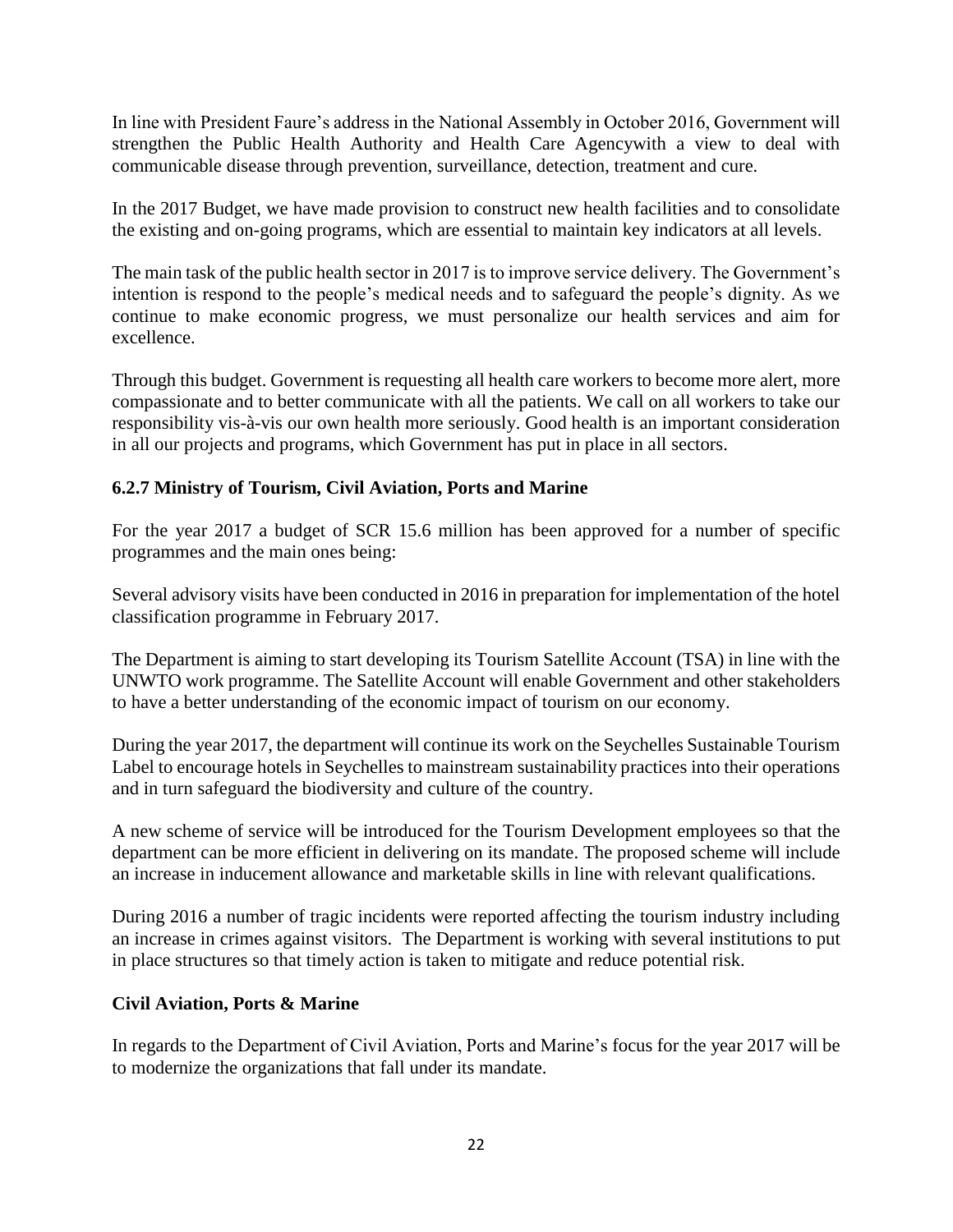The growth in air transport has put pressure on the development of our airport facilities. In 2017, the SCAA will continue with current expansion projects which includes the new Domestic Terminal which will be completed in July 2017. The refurbishment of the international arrival and departure lounges and concourse will continue in 2017 with the aim of improving the overall customer experience and provide up to date amenities.

On its part Air Seychelles despite an extremely competitive air travel environment, our national airline continues to expand in a robust and carefully managed growth strategy. It will introduce a second A330 wide-body aircraft from 30th March 2017.

# **6.2.8 Ministry of Employment, Entrepreneurship Development and Business Innovation**

Mr. Speaker, the unemployment rate remains below 5%. It represents 4.2% in second quarter 2016, similarly to 4.1% in second quarter 2015.

When we further analyse further youth unemployment, we note a decrease in the youth unemployment rate which was 10% (687 persons) in second quarter 2016 compared to 13.1% (984 persons) in second quarter 2015. This is notably due to the placement of post-secondary graduates under the *My First Job* scheme being implemented by the Ministry. As of September 2016, 600 post-secondary graduates have been placed under that scheme and a total of 258 employing organizations are registered under the scheme.

Mr Speaker, for the year 2017, this Ministry will move the re-introduce the Unemployment Relief Scheme (URS) as part of the Government's labour market policy for jobseekers in need of an income, while searching for stable employment.

The Ministry will also finalize the enactment of the Employment Bill 2017, thereby creating a more favourable environment for ease of Doing Business, whilst protecting workers' rights. This Ministry will also streamline internal processes and procedures of the Ministry's services, notably in relevance to the recruitment of non-Seychellois workers, to facilitate business operation whileat the same time seeking long term sustainable measures to create jobs for our Seychellois.

The Ministry will also introduce an Occupational Safety and Health (OSH) Policy that will promote safe and conducive working environment, which will contribute towards a productive workforce and growth. In 2017, a budget of SR 25.4 million will be allocated to this Ministry.

# **6.2.9 Ministry of Environment, Energy and Climate Change**

Seychelles depends almost entirely on its natural environment which lies at the core of our two leading pillars of economic growth; Tourism and Fisheries.

As such the mandate of the Environment Department is one which is of major importance. The Biodiversity, which we strive to preserve through our daily conservation programmes ensures that species diversity is maintained to support livelihoods, to provide food and support sustainable fisheries businesses.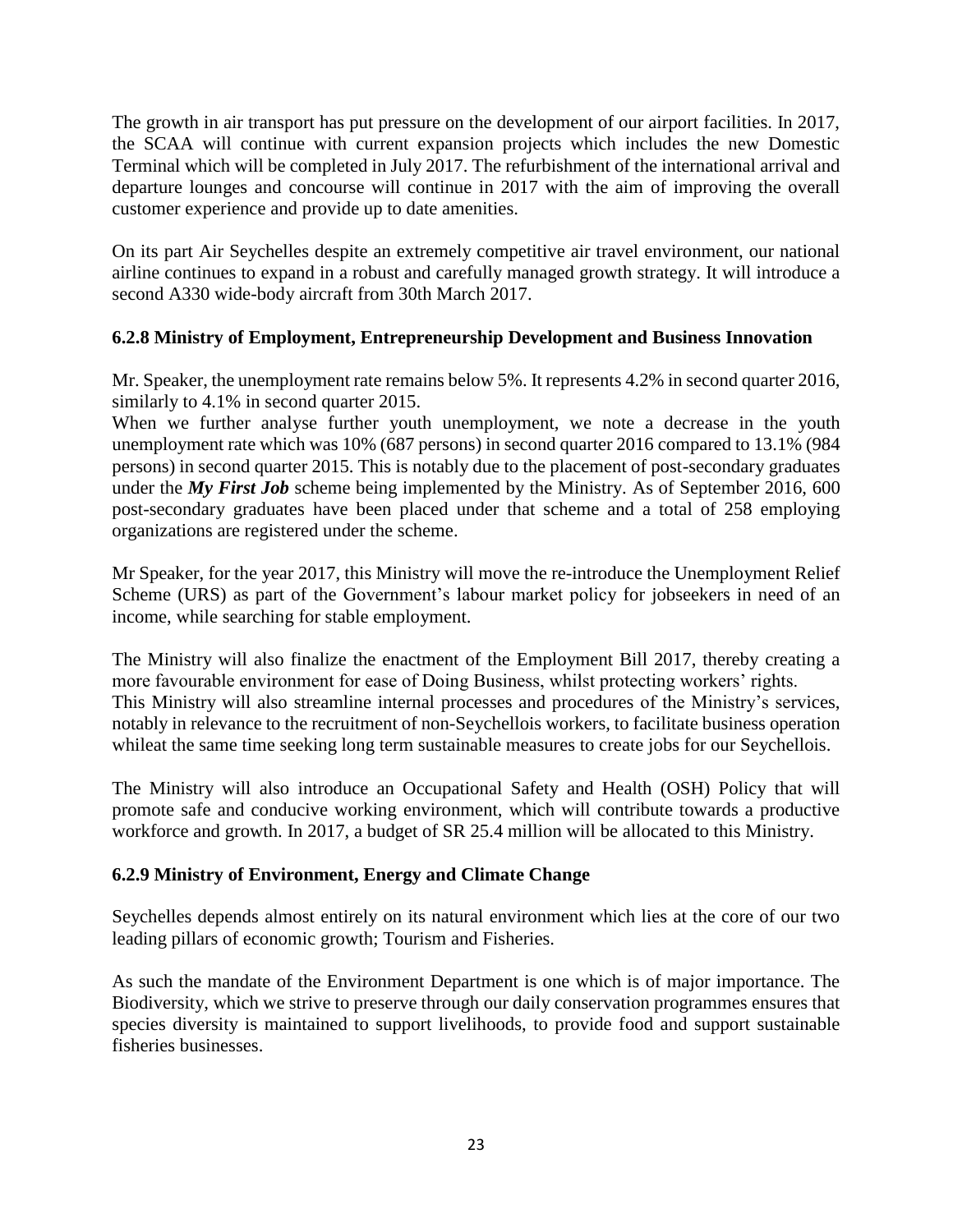The Department aims to collect data on threatened species and their habitats and use these to improve the conservation status of these animals and the management of their habitats. In addition, more work will be done to improve sustainable use of natural resources to ensure current harvesting modalities and volumes do not threaten the long-term survival of the species. These efforts will be done in line with the implementation of the GEF project on sustainable financing of protected areas.

Through the implementation and enforcement of environment protection legislation we will continue to ensure that the integrity of ecosystems is maintained for the provision of clean water, fresh air, all of which we proudly use to market Seychelles as a Tourist destination.

In 2017 the Department will focus on the implementation of an integrated waste management strategy aim at diverting waste from the landfill through recycling. The Department will implement the banning of the importation and use of plastic bags, single use plates, cups and utensils and Styrofoam take-away boxes. It will seek to strengthen its recycling programmes for PET, beverage cans, scrap metal, old car batteries, tyres and used oil and work on an initiative to recycle glass bottles.

Attention will also be given to the monitoring of the quality of the environment (i.e. air including noise nuisance, water and soil). New and additional equipment will be imported to better measure the state of the natural environment and the impact of anthropological activities on it. Staff will be trained to use it and enforce existing legislation. In 2017, a sum of SR 144.4 million is budgeted for this Ministry.

Whilst we recognize that financial resources are limited and trade-offs are inevitable, we cannot stress enough on the importance of mobilizing the resources for continued management of our natural environment.

# **6.2.10 Seychelles Revenue Commission**

The Seychelles Revenue Commission (SRC) is the main body responsible for the administration of the revenue laws listed in the Schedule of the Revenue Commission Act. Given the importance of this Commission to our domestic tax collections, a sum of SR 114.5 million is allocated for the year 2017 for the department to pay for their administrative costs including capacity building and a revised scheme of service.

# **6.2.11 National Drugs Enforcement Agency**

The abuse of drugs has adverse economic and social impact on a country. In Seychelles, the National Drugs Enforcement Agency's mandate is to minimize the damage, which illegal use of substances can have on the economic, social and health system. A budgetary allocation of SR 64.8 million- for the year 2017 is made.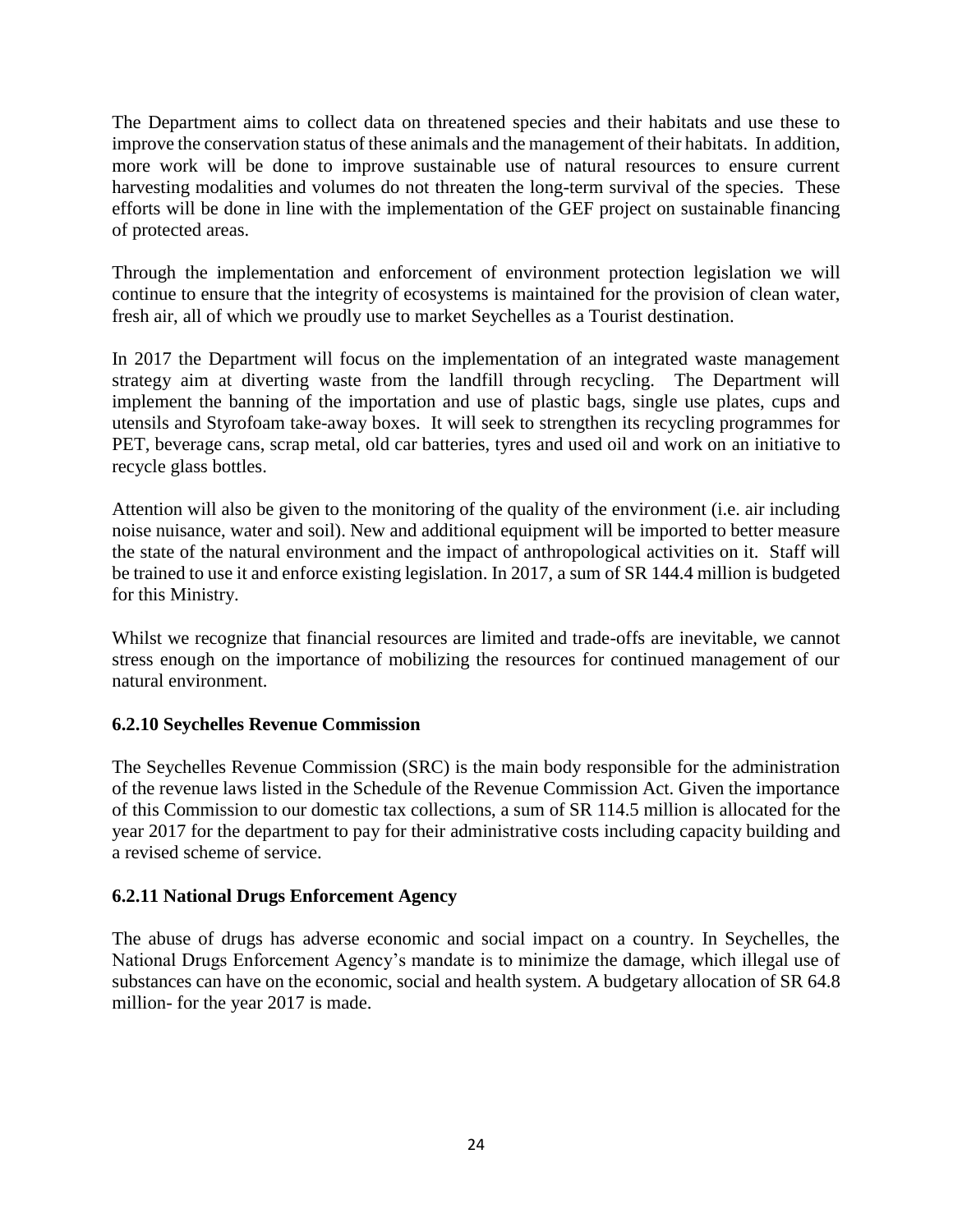#### **6.2.12 Seychelles Fishing Authority**

The Seychelles Fishing Authority (SFA) is the main regulator, administrator and promoter of our fishing sector. The management of SFA works very closely with a number of ministries to ensure that there is an awareness of the potential depletion of our fish stocks. Fishing is the sector second largest contributor to our Gross Domestic Product (GDP). For the year 2017, a sum of SR 257.4 million is allocated to this organization to allow them to pay for their administrative operations.

# **6.2.13 Seychelles Energy Commission**

Solar School Project – This project is to ensure that all public schools in Seychelles are equipped with a PV system to help them save on their electricity bills. The systems have already been installed on La Digue and Praslin. In 2017 all schools on Mahe will be targeted. Most of the funds will come from the Chinese Government under the South- South cooperation.

Government will install solar streetlight and undertake retrofitting of existing streetlight with LED lamps.

The second phase of democratization of PV project will start in 2017 targeting the remaining households (more than 400) either through an individual system or collective system approach. This will be funded by a grant from the Government of India costing almost 4 million USD.

This Commission has been allocated a sum of SR 51.6 million for the year 2017 to enable them to carry out their mandate.

#### **6.2.14 Anti-Corruption Commission**

In 2017, the Government's mission is to eliminate corruption in the public service. It is treating this phenomenon very seriously. A new Commission has been setup to deal with corruption. A sum of SR 8.3 million is being budgeted for the year 2017.

#### **6.2.15 Seychelles Tourism Board**

The tourism industry has performed well in 2016, by end of December, year-to-date visitor arrivals is expected to reach the 300,000 mark, yet another record year for our country. This represents an increase of 10 per cent compared to 2015, with significant increases recorded from Europe (France, Germany, UK & Italy), the Middle East and Asia (India and China). Seychelles has reached this milestone mainly due to our market diversification strategy, aggressive and innovative digital marketing campaigns to enhance the destination's online presence and a wide reaching Public Relations and Communication Campaign, which ensures the destination is consistently visible through the written press and media. STB has been allocated a sum of SR 147.3 million for the year 2017.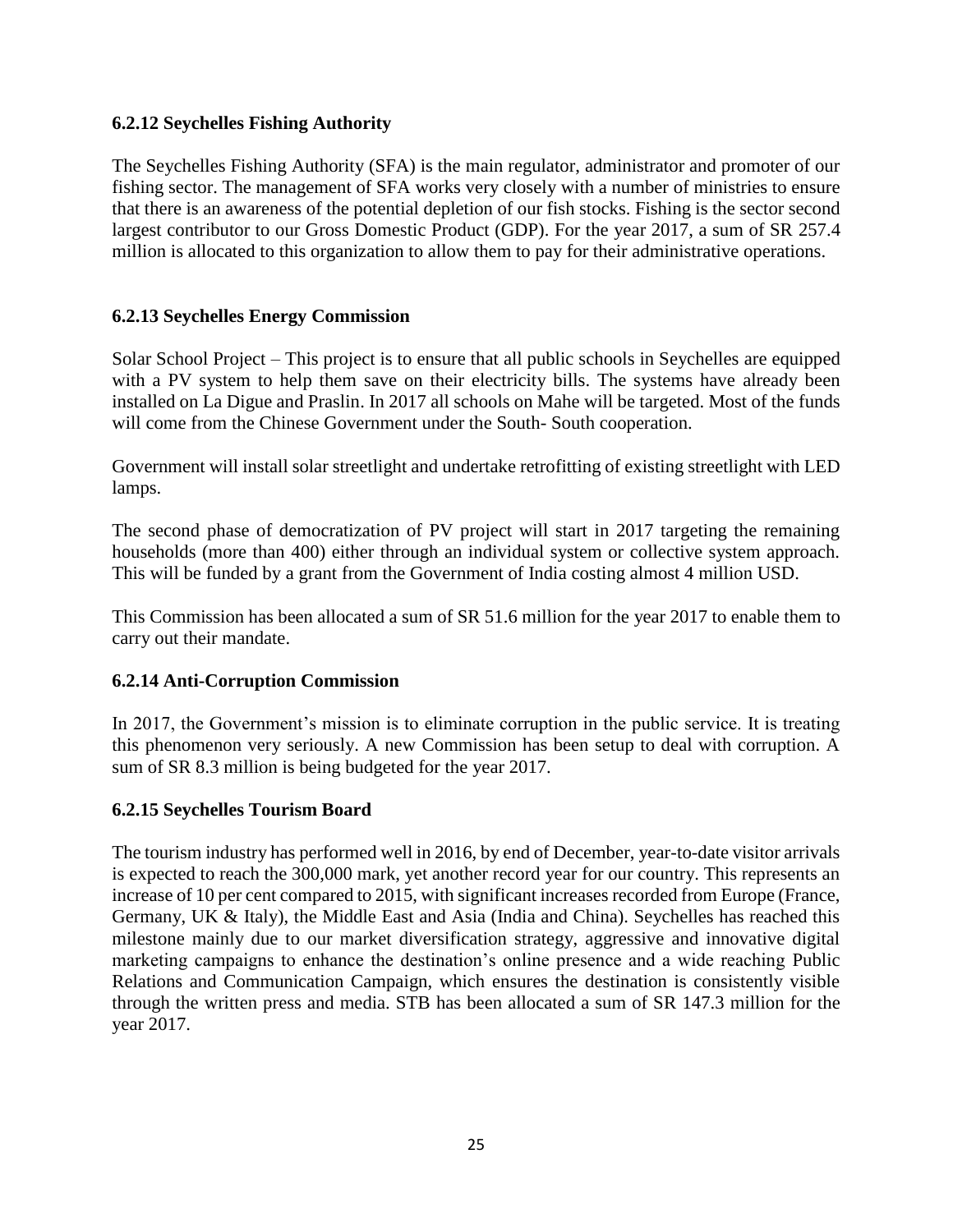#### **6.2.16 Seychelles Fire and Rescue Services Agency**

In every country, a Fire and Rescue Agency is an important agency, which provides emergency services for fire accidents, prevention, medical, and disaster rescue service as well as protecting civilian properties and lives. In 2017, this agency will receive a budget allocation of SR 55.5 million.

#### **6.2.17 Seychelles Land Transport Agency**

Mr. Speaker, this agency has been allocated with a sum of SR 186.8 million for 2017 to ensure that our roads are well maintained. For the year 2017, the Department of Land Transport is putting more emphasis on reducing congestion and improving safety on roads. In order to achieve this, we are implementing several projects which form part of The Victoria Traffic Management Master Plan.

Presently, projects which are under construction are the Anse Etoile to Victoria Link Road though Ile Aurore, Ile Perseverance and Ile Du Port onto Inter Island Quay and linking to Independence Roundabout and Marine Charter.This comprises the construction of two bridges. The work is schedule to be completed in April 2017. Also as part of the above project, work will start on upgrading the existing single one way road through Marine charter to a two-way road to link directly onto Latanier Road.

Also plans are being finalized for the Bois De Rose/ Hyper Market roundabout and the Mont Fleuri Link. Works is scheduled to start in the 2<sup>nd</sup> quarter of 2017. Another project which will start in February next year is the Airport roundabout. All the above projects will help to substantially reduce congestion and make the roads safer.

In addition, there will also be other road improvement projects in and around Victoria which will be undertaken with the main objective of improving traffic circulation and safety. The Land Transport Agency will also continue to implement road projects in the community.

Another major investment which will be undertaken next year is the relocation of the asphalt plant and acquisition of a new asphalt plant which is more environmentally friendly so that we can continue with our road resurfacing works.

#### **6.2.18 Landscape and Waste Management Agency**

One of our best national assets is our environment. Landscape and Waste Management Agency is the Agency responsible for the management of waste and overall landscape development and management of Seychelles. For the year 2017, a sum of SR 187.3 million has been allocated to this agency to allow them to discharge their function. This represents an additional SR 10 million is compared to the 2016 for new roads that are not being cleaned today. This will present new opportunities for the cleaning contractors.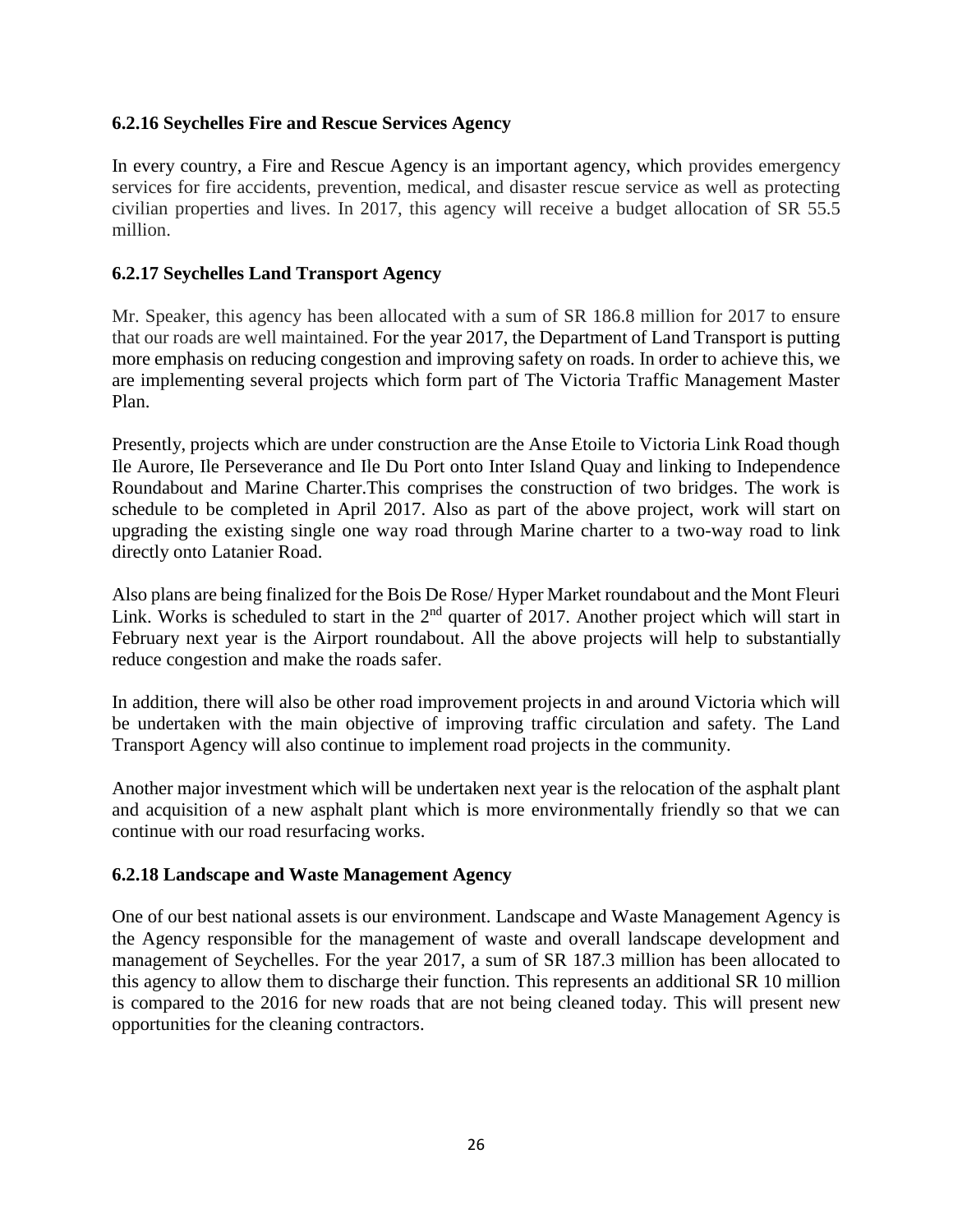# **6.2.19 National Sports Council**

Mr. Speaker the Government wants the National Sports Council (NSC) to play a vital role in promoting sports in Seychelles. It is a commitment that every year, a sum of money is allocated to this council and for the year 2017, they will benefit SR 65.5 million from the budget.

# **6.2.20 Seychelles Bureau of Standards**

Mr. Speaker, SBS in 2017 will put emphasis on capacity building of this organisation in terms of infrastructure development, human resources and equipment to enable the organisation to meet the demand of the fast-growing industry. The Seychelles Bureau of Standards is the National Standards Body and the main Conformity Assessment Body in the country providing Standards. The Fish Inspection and Quality Control unit (FIQCU) is the national competent authority responsible to certify all export of fish and fisheries products. This unit ensures that all fish and fishery products intended for export complies with the required standards.

The allocated budget for the year 2017 is SR 19.8 million

# **6.2.21 Allocations to Social Programs**

In the 2017 budget, Government will maintain its commitment to finance social programs targeting the most vulnerable people in our society. The budget for the various agencies are as follows:

- SR 100 million for Social Safety Net by the Agency for Social Protection
- SR 176.4 million for Home Carers which include their 13th month pay
- SR 40 million for subvention to Seychelles Public Transport Corporation (SPTC)
- SR 24 million for travel concessions for the Elderly, Disabled and School Children
- SR 14.5 million for Home Improvement/Re-roofing Scheme for Pensioners through HFC
- SR 25 million for housing finance Subsidy Scheme
- SR 3.5 million for dedicated funds for Schools

In 2017, Government will also offer budget support to the various business schemes.

- SR 10 million for Youth Employment Scheme (Mr First Job scheme)
- SR 3 million for Government contribution to Agriculture Development Fund through DBS
- SR 12 million to subsidise interest rates for the SME's loan up to SR 3 million
- SR 1 million for the Youth Entreprenueship Scheme (YES)

# **7. INTRODUCTION OF A SPECIAL PENSION SCHEME FOR A GROUP OF PUBLIC SERVANT UPON RETIREMENT**

Teachers, nurses, doctors, police officers and soldiers are professions that are challenging in terms of their working hours and current environment. Thus, it is difficult to ensure that staff work more than 25 years in their current professions. Government will introduce a special pension scheme in July 2017 for these categories of professions. SR 1,000 per month will be given to staff who has work more than 25 years in these professions on top of their normal pension schemes paid by SPF and retirement pension paid by ASP. This will cost around SR 8 million in 2017